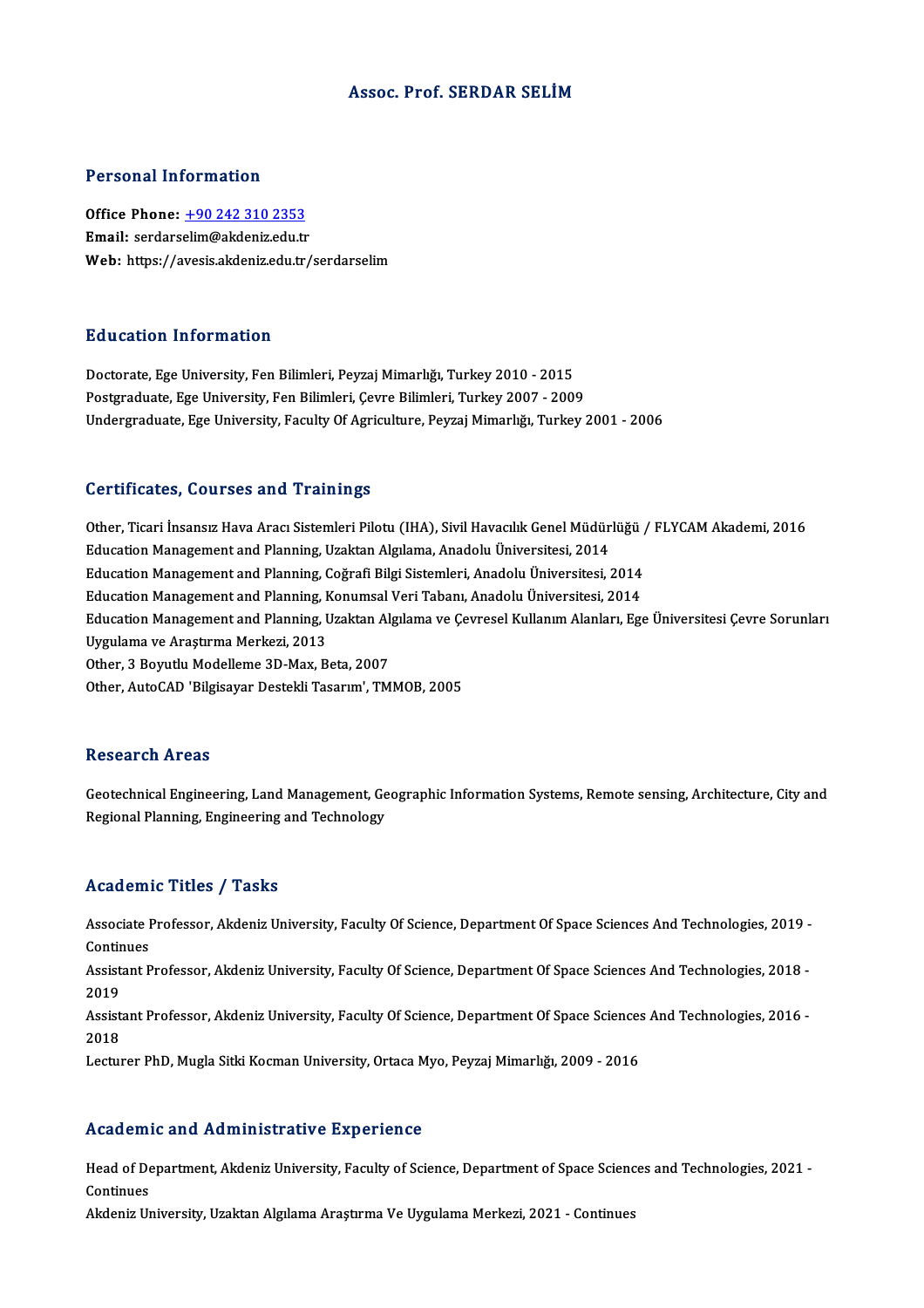Akdeniz University, Faculty of Science, 2019 - Continues Akdeniz University, Serik Gss Meslek Yüksekokulu, 2018 - 2021 Akdeniz University, Academy of Foreign Languages, 2016 - 2020 Akdeniz University, Serik Gss Meslek Yüksekokulu, 2018 - 2021<br>Akdeniz University, Academy of Foreign Languages, 2016 - 2020<br>Akdeniz University, Serik Gülsün Süleyman Süral Myo, Mimarlık Ve Şehir Planlama, 2018 - 2019<br>Akden Akdeniz University, Academy of Foreign Languages, 2016 - 2020<br>Akdeniz University, Serik Gülsün Süleyman Süral Myo, Mimarlık Ve Şehir Planlama, 2<br>Akdeniz University, Uzaktan Algılama Araştırma Ve Uygulama Merkezi, 2017 - 20 Akdeniz University, Serik Gülsün Süleyman Süral Myo, Mimarlık Ve Şehir<br>Akdeniz University, Uzaktan Algılama Araştırma Ve Uygulama Merkezi, 21<br>Akdeniz University, Uzay Bilimleri Ve Teknolojileri Bölümü, 2016 - 2018 Akdeniz University, Uzay Bilimleri Ve Teknolojileri Bölümü, 2016 - 2018<br>Courses

Coğrafi Bilgi Sistemlerinde Veri tabanlarının Oluşturulması, Postgraduate, 2017 - 2018 **Joursss<br>Coğrafi Bilgi Sistemlerinde Veri tabanlarının Oluşturulması, Postgrad<br>İHA Uygulamaları ve CBS Entegrasyonu, Postgraduate, 2016 - 2017<br>Coğrafi Bilgi Sistemlerinde Mekansel Anelis Vöntemleri, Desterate, 2** Coğrafi Bilgi Sistemlerinde Veri tabanlarının Oluşturulması, Postgraduate, 2017<br>İHA Uygulamaları ve CBS Entegrasyonu, Postgraduate, 2016 - 2017<br>Coğrafi Bilgi Sistemlerinde Mekansal Analiz Yöntemleri, Doctorate, 2016 - 2017 İHA Uygulamaları ve CBS Entegrasyonu, Postgraduate, 2016 - 2<br>Coğrafi Bilgi Sistemlerinde Mekansal Analiz Yöntemleri, Doctor<br>İleri Görüntü Sınıflandırma Teknikleri, Doctorate, 2017 - 2018<br>Koardinat Sistemleri ve Harita Prei Coğrafi Bilgi Sistemlerinde Mekansal Analiz Yöntemleri, Doctorate, 2016 - 2017<br>İleri Görüntü Sınıflandırma Teknikleri, Doctorate, 2017 - 2018<br>Koordinat Sistemleri ve Harita Projeksiyonları, Undergraduate, 2016 - 2017 İleri Görüntü Sınıflandırma Teknikleri, Doctorate, 2017 - 2018<br>Koordinat Sistemleri ve Harita Projeksiyonları, Undergraduate, 2016 - 20<br>Açık Yeşil Alanların CBS Teknikleriyle Analizi, Postgraduate, 2016 - 2017<br>Alademik Den Koordinat Sistemleri ve Harita Projeksiyonları, Und<br>Açık Yeşil Alanların CBS Teknikleriyle Analizi, Postgı<br>Akademik Danışmanlık, Postgraduate, 2016 - 2017<br>Ceğrafi Bilgi Sistemlerine Ciris, Undergraduate, 201 Açık Yeşil Alanların CBS Teknikleriyle Analizi, Postgraduate, 2<br>Akademik Danışmanlık, Postgraduate, 2016 - 2017<br>Coğrafi Bilgi Sistemlerine Giriş, Undergraduate, 2016 - 2017<br>Bilgiseyar Destekli Tesarım, Undergraduate, 2016 Akademik Danışmanlık, Postgraduate, 2016 - 2017<br>Coğrafi Bilgi Sistemlerine Giriş, Undergraduate, 2016 - 20<br>Bilgisayar Destekli Tasarım, Undergraduate, 2016 - 2017<br>CBS Tabaplı Yesil Altranı Blanlamaları, Pestgraduate, 2017 Coğrafi Bilgi Sistemlerine Giriş, Undergraduate, 2016 - 2017<br>Bilgisayar Destekli Tasarım, Undergraduate, 2016 - 2017<br>CBS Tabanlı Yeşil Altyapı Planlamaları, Postgraduate, 2016 - 2017<br>Bitirme Calisması I. Undergraduata, 201 Bilgisayar Destekli Tasarım, Undergraduate, 2016<br>CBS Tabanlı Yeşil Altyapı Planlamaları, Postgradu<br>Bitirme Çalışması I, Undergraduate, 2016 - 2017 Bitirme Çalışması I, Undergraduate, 2016 - 2017<br>Advising Theses

**Advising Theses**<br>SELİM S., Coğrafi Bilgi Sistemleri Tabanlı Gürültü Analizi ve Modellemesi Kaleiçi/Antalya Örneği, Postgraduate,<br>QAKTAS(Student), 2021 SELİM S., Coğrafi Bilgi Sist<br>O.AKTAŞ(Student), 2021<br>SELİM S. Cok Kritorli Kor SELİM S., Coğrafi Bilgi Sistemleri Tabanlı Gürültü Analizi ve Modellemesi Kaleiçi/Antalya Örneği, Postgraduate,<br>O.AKTAŞ(Student), 2021<br>SELİM S., Çok Kriterli Karar Verme Analizi Kullanılarak CBS Tabanlı Güneş Tarlası Yer S

O.AKTAŞ(Student), 2021<br>SELİM S., Çok Kriterli Karar Verme Analiz<br>Postgraduate, Ş.KIRCALI(Student), 2020<br>SELİM S. Kontael Dönüsüm Süresinde Üs SELİM S., Çok Kriterli Karar Verme Analizi Kullanılarak CBS Tabanlı Güneş Tarlası Yer Seçimi: Antalya ili örneği,<br>Postgraduate, Ş.KIRCALI(Student), 2020<br>SELİM S., Kentsel Dönüşüm Sürecinde Üstyapı Sebebiyle Risk Potansiyel

Postgraduate, Ş.KIRCALI(Student), 2020<br>SELİM S., Kentsel Dönüşüm Sürecinde Üstyapı Sebebiyle Risk Potansiyeli olan Alanların CBS Teknolojileri Kullanılarak<br>Analizi ve Modellenmesi, Postgraduate, E.AKSOY(Student), 2018

## Articles Published in Journals That Entered SCI, SSCI and AHCI Indexes

- I. Site suitability analysis for solar farms using the geographic information system and multi-criteria<br>I. Site suitability analysis for solar farms using the geographic information system and multi-criteria<br>decision analy Site suitability analysis for solar farms using the case of Antalya, Turkey<br>Virgeli S. SELIM S. decision analysis: the case of Antalya, Turkey<br>Kircali S., SELİM S. decision analysis: the case of Antalya, Turkey<br>Kircali S., SELİM S.<br>CLEAN TECHNOLOGIES AND ENVIRONMENTAL POLICY, vol.23, no.4, pp.1233-1250, 2021 (Journal Indexed in SCI)<br>An automated annroach for determination and priorit
- Kircali S., SELİM S.<br>CLEAN TECHNOLOGIES AND ENVIRONMENTAL POLICY, vol.23, no.4, pp.1233-1250, 2021 (Journal Indexed in SCI)<br>II. An automated approach for determination and prioritization of urban potential risk areas w **CLEAN TECHNOLOGIES AND**<br>**An automated approach<br>scope of superstructure** An automated ap<br>scope of superst<br>AKSOY E., SELİM S.<br>NATUPAL HAZARD scope of superstructure<br>AKSOY E., SELİM S.<br>NATURAL HAZARDS, vol.103, no.1, pp.1077-1091, 2020 (Journal Indexed in SCI)<br>Obtaining Height Information Heing a 2 D Top View HAV Image with the
- AKSOY E., SELİM S.<br>NATURAL HAZARDS, vol.103, no.1, pp.1077-1091, 2020 (Journal Indexed in SCI)<br>III. Obtaining Height Information Using a 2-D Top View UAV Image with the Help of Spherical Astronomy<br>SELİM S. KALAYCI M. KU CI NATURAL HAZARDS, vol.103, no<br>Obtaining Height Information<br>SELİM S., KALAYCI M., KILÇIK A.<br>JOUPNAL OF THE INDIAN SOCIE Obtaining Height Information Using a 2-D Top View UAV Image with the Help of Spherical Astronol<br>SELIM S., KALAYCI M., KILÇIK A.<br>JOURNAL OF THE INDIAN SOCIETY OF REMOTE SENSING, vol.48, no.7, pp.1083-1090, 2020 (Journal Ind SELIM S., KALAYCI M., KILÇIK A.<br>JOURNAL OF THE INDIAN SOCIETY OF REMOTE SENSING, vol.48, no.7, pp.1083-1090, 2020 (Journal Indexed in<br>SCI) JOURNAL OF THE INDIAN SOCIETY OF REMOTE SENSING, vol.48, no.7, pp.1083-1090, 2020 (Journal In SCI)<br>SCI)<br>IV. GIS-Based Approach to Determine Suitable Settlement Areas Compatible with the Natural<br>Envirorment
- SCI)<br>GIS-Based Ap<br>Environment<br>APDAHANLIOČ GIS-Based Approach to Determine Suitable Settler<br>Environment<br>ARDAHANLIOĞLU Z. R. , SELİM S., KARAKUŞ N., ÇİNAR İ.<br>JOUPNAL OE ENVIRONMENTAL SCIENCE AND MANACE.

Environment<br>ARDAHANLIOĞLU Z. R. , SELİM S., KARAKUŞ N., ÇİNAR İ.<br>JOURNAL OF ENVIRONMENTAL SCIENCE AND MANAGEMENT, vol.23, no.1, pp.71-82, 2020 (Journal Indexed in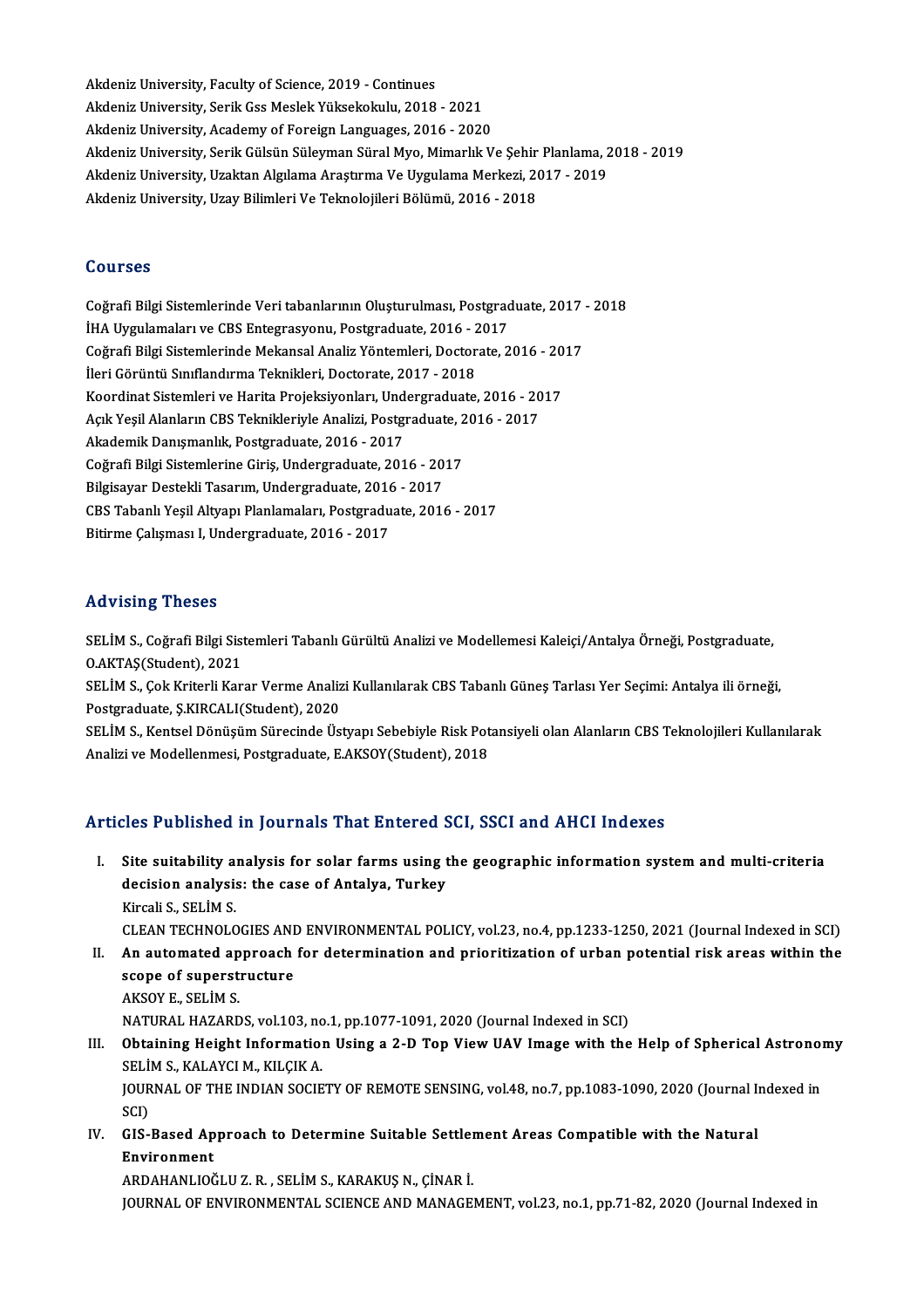SCI)

SCI)<br>V. Semi-automatic Tree Detection from Images of Unmanned Aerial Vehicle Using Object-Based Image<br>Analysis Method SCI)<br>Semi-automatic T<br>Analysis Method<br>SELIM S. SÖNMEZ I Analysis Method<br>SELİM S., SÖNMEZ N. K. , Çoşlu M., Onur I.

Analysis Method<br>SELİM S., SÖNMEZ N. K. , Çoşlu M., Onur I.<br>JOURNAL OF THE INDIAN SOCIETY OF REMOTE SENSING, vol.47, no.2, pp.193-200, 2019 (Journal Indexed in SCI)<br>Site selection for avecade cultivation using CIS and multi SELIM S., SÖNMEZ N. K. , Çoşlu M., Onur I.<br>JOURNAL OF THE INDIAN SOCIETY OF REMOTE SENSING, vol.47, no.2, pp.193-200, 2019 (Journal Indexed in SC<br>VI. Site selection for avocado cultivation using GIS and multi-criteria deci

**JOURNAL OF THE<br>Site selection for<br>Antalya, Turkey<br>SELIM S. KOC SAN** Site selection for avocado cultivation<br>Antalya, Turkey<br>SELİM S., KOÇ SAN D., SELİM C., SAN B. T.<br>COMPUTERS AND ELECTRONICS IN ACRI Antalya, Turkey<br>SELIM S., KOÇ SAN D., SELIM C., SAN B. T.<br>COMPUTERS AND ELECTRONICS IN AGRICULTURE, vol.154, pp.450-459, 2018 (Journal Indexed in SCI)<br>Automatic citrus tree extraction from HAV images and digital surfase mo

SELIM S., KOÇ SAN D., SELIM C., SAN B. T.<br>COMPUTERS AND ELECTRONICS IN AGRICULTURE, vol.154, pp.450-459, 2018 (Journal Indexed in SCI)<br>VII. Automatic citrus tree extraction from UAV images and digital surface models us COMPUTERS<br>Automatic<br>transform<br>KOC SAN D Automatic citrus tree extraction from<br>transform<br>KOÇ SAN D., SELİM S., ASLAN N., SAN B. T.<br>COMBUTERS AND ELECTRONICS IN ACRIC transform<br>KOÇ SAN D., SELİM S., ASLAN N., SAN B. T.<br>COMPUTERS AND ELECTRONICS IN AGRICULTURE, vol.150, pp.289-301, 2018 (Journal Indexed in SCI)<br>ANALYSIS OF LANDSCARE RATTERNS AND CONNECTIVITY RETWEEN TREE CLUSTERS DERL

## KOÇ SAN D., SELİM S., ASLAN N., SAN B. T.<br>COMPUTERS AND ELECTRONICS IN AGRICULTURE, vol.150, pp.289-301, 2018 (Journal Indexed in SCI)<br>VIII. ANALYSIS OF LANDSCAPE PATTERNS AND CONNECTIVITY BETWEEN TREE CLUSTERS DERIVED COMPUTERS AND ELE<br>ANALYSIS OF LAND:<br>FROM LIDAR DATA ANALYSIS OF LAN<br>FROM LIDAR DAT<br>SELİM S., DEMİR N.<br>ERESENIJIS ENVIRC FROM LIDAR DATA<br>SELIM S., DEMIR N.<br>FRESENIUS ENVIRONMENTAL BULLETIN, vol.27, no.5A, pp.3512-3520, 2018 (Journal Indexed in SCI)

## Articles Published in Other Journals

rticles Published in Other Journals<br>I. Automatic Detection of Forest Trees from Digital Surface Models Derived by Aerial Images<br>Solim S. Damir N. Ov Sobin S Selim S., Demir N., Oy Şahin S.<br>Selim S., Demir N., Oy Şahin S.<br>International Journal of Engin Automatic Detection of Forest Trees from Digital Surface Models Derived by Aerial Images<br>Selim S., Demir N., Oy Șahin S.<br>International Journal of Engineering and Geosciences, vol.7, no.3, pp.208-213, 2022 (Journal Indexed

Selim S., Demir N., Oy Şahin S.<br>International Journal of Engineering and Geosciences, vol.7, no.3, pp.208-213, 2022 (Journal Indexed in ESCI)<br>II. Integration of Urban Green Spaces into the Green Infrastructure System withi International Journal of Engineering and Geosciences, vol.7, no.3<br>Integration of Urban Green Spaces into the Green Infrast<br>the European Green Deal: The Case of Antalya-Konyaaltı<br>Selim S Integra<br>the Eur<br>Selim S.<br>Süleyme the European Green Deal: The Case of Antalya-Konyaaltı<br>Selim S.<br>Süleyman Demirel Üniversitesi Fen Bilimleri Enstitüsü Dergisi, vol.25, no.3, pp.636-643, 2021 (Refereed Journals of

Selim S.<br>Süleyman Demirel<br>Other Institutions)<br>En Hygun Güreng Süleyman Demirel Üniversitesi Fen Bilimleri Enstitüsü Dergisi, vol.25, no.3, pp.636-643,<br>Other Institutions)<br>III. En Uygun Güzergâh Algoritması ile Doğa Yürüyüşü Rotalarının Modellenmesi<br>SELİM S

Other Ins<br>**En Uygu**<br>SELİM S.<br>Süleymal En Uygun Güzergâh Algoritması ile Doğa Yürüyüşü Rotalarının Modellenmesi<br>SELİM S.<br>Süleyman Demirel Üniversitesi Fen Bilimleri Enstitüsü Dergisi, vol.23, no.2, pp.617-624, 2019 (Refereed Journals of

SELİM S.<br>Süleyman Demirel<br>Other Institutions)<br>Petestion of Esel Süleyman Demirel Üniversitesi Fen Bilimleri Enstitüsü Dergisi, vol.23, no.2, pp.617-624, 2019 (Refereed Journals of<br>Other Institutions)<br>IV. Detection of Ecological Network and Connectivity With Analyzing Their Effects on S

# Other Institutio<br>Detection of I<br>Development<br>SELIM S. DEMI Detection of Ecol<br>Development<br>SELİM S., DEMİR N.<br>INTERNATIONAL IC

SELİM S., DEMİR N.

Development<br>SELİM S., DEMİR N.<br>INTERNATIONAL JOURNAL OF ENGINEERING AND GEOSCIENCES, vol.4, no.2, pp.63-70, 2019 (Journal Indexed in<br>ESCI) INTERNATIONAL JOURNAL OF ENGINEERING AND GEOSCIENCES, vol.4, no.2, pp.63-70, 2019 (Journal Indexed in ESCI)<br>ESCI)<br>V. An Automated Model to Evaluate Landscape Patches with Analysis of the Neighborhood Relations<br>SELIM S. DEM

ESCI)<br>An Automated Mc<br>SELİM S., DEMİR N.<br>PROCEEDINCS vel An Automated Model to Evaluate Landscape Patches with Analysis of the N<br>SELIM S., DEMIR N.<br>PROCEEDINGS, vol.24, no.15, pp.1-5, 2019 (Refereed Journals of Other Institutions)<br>Boute Planning Based on Coographical Information

# SELIM S., DEMIR N.<br>PROCEEDINGS, vol.24, no.15, pp.1-5, 2019 (Refereed Journals of Other Institutions)<br>VI. Route Planning Based on Geographical Information Systems: Idebessoss Ancient City in Lycia,<br>Antelye (TIIBKEY PROCEEDINGS, vol.<br>Route Planning B<br>Antalya/TURKEY<br>SELIMS SÖNMEZA Route Planning Base<br>Antalya/TURKEY<br>SELİM S., SÖNMEZ N. K.<br>TURKİSH JOURNAL OF I Antalya/TURKEY<br>SELİM S., SÖNMEZ N. K.<br>TURKİSH JOURNAL OF FORESTRY, vol.18, no.4, pp.302-308, 2017 (International Refereed University Journal)<br>Önlisans öğrengilerinin seyre ve doğa konumaya vönelik görüşlerinin doğarlandiri

SELİM S., SÖNMEZ N. K.<br>TURKİSH JOURNAL OF FORESTRY, vol.18, no.4, pp.302-308, 2017 (International Refereed University<br>VII. Önlisans öğrencilerinin çevre ve doğa korumaya yönelik görüşlerinin değerlendirilmesi<br>KARAKUS N. SE TURKİSH JOURNAL OF FORESTRY, vol.18, no.4, pp.302-308, 2017<br>Önlisans öğrencilerinin çevre ve doğa korumaya yönelik g<br>KARAKUŞ N., SELİM S., ARDAHANLIOĞLU Z. R. , ÖZER Ö., ÇİNAR İ.<br>Journal of Human Ssianses, vol.13, no.2, np Önlisans öğrencilerinin çevre ve doğa korumaya yönelik görüşlerinin değerlendirilmesi<br>KARAKUŞ N., SELİM S., ARDAHANLIOĞLU Z. R. , ÖZER Ö., ÇİNAR İ.<br>Journal of Human Sciences, vol.13, no.3, pp.4058-4071, 2016 (Refereed Jour

KARAKUŞ N., SELİM S., ARDAHANLIOĞLU Z. R. , ÖZER Ö., ÇİNAR İ.<br>Journal of Human Sciences, vol.13, no.3, pp.4058-4071, 2016 (Refereed Journals of Other Institutions)<br>VIII. Köyceğiz Gölü ve Dalyan Kanallarında Kıyı Kenar Journal of Human Sciences, vol.1:<br>Köyceğiz Gölü ve Dalyan Kan<br>Alanda Karşılaşılan Sorunlar<br>SELİM S. Coslu M. SÖNMEZ N. K Köyceğiz Gölü ve Dalyan Kanallarında K<br>Alanda Karşılaşılan Sorunlar<br>SELİM S., Çoşlu M., SÖNMEZ N. K. , Karakuş N.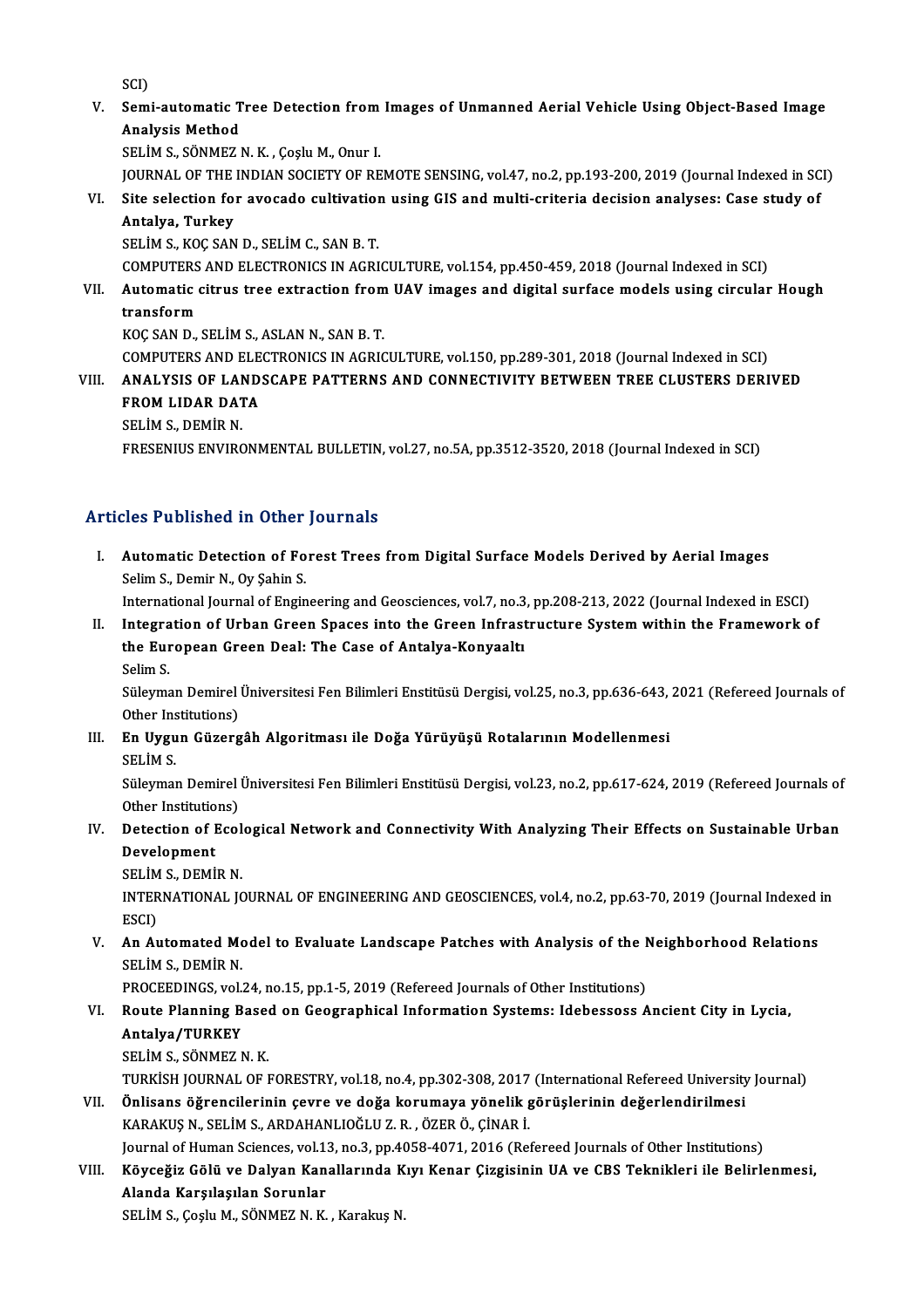Süleyman Demirel University Journal of Natural and Applied Sciences, vol.20, no.2, pp.254-260, 2016 (National<br>Refreed University Journal) Süleyman Demirel Universit<br>Refreed University Journal)<br>Povrai ve Süe Bitkileri Pr Süleyman Demirel University Journal of Natural and Applied Sciences, vol.20, no.2, pp.254-260, 2016 (N.<br>Refreed University Journal)<br>IX. Peyzaj ve Süs Bitkileri Programında Bilgisayar Destekli Tasarım Dersinin Değerlendiril

Refreed University Jou<br>Peyzaj ve Süs Bitkile<br>KARAKUŞ N., SELİM S.<br>Electronis Journal Of V Peyzaj ve Süs Bitkileri Programında Bilgisayar Destekli Tasarım Dersinin Değerlendirilmesi<br>KARAKUŞ N., SELİM S.<br>Electronic Journal Of Vocational Colleges, vol.6, no.1, pp.1-9, 2016 (Refereed Journals of Other Institutions)

KARAKUŞ N., SELİM S.<br>Electronic Journal Of Vocational Colleges, vol.6, no.1, pp.1-9, 2016 (Refereed Journals of Other Institutions)<br>X. Köyceğiz Gölü ve Dalyan Kanallarında Kıyı Kenar Çizgisinin UA ve CBS Teknikleri ile Electronic Journal Of Vocational Colleges, vol.6, no.1, pp.1-9, 2016 (Refereed Journals of Other Institutions)<br>Köyceğiz Gölü ve Dalyan Kanallarında Kıyı Kenar Çizgisinin UA ve CBS Teknikleri ile Belirlenme<br>Alanda Karşılaşı Köyceğiz Gölü ve Dalyan Kanallarında Kıyı<br>Alanda Karşılaşılan Sorunlar<br>SELİM S., ÇOŞLU M., SÖNMEZ N. K. , KARAKUŞ N.<br>SDÜ Fen Bilimleri Enstitüsü Dersisi, vel 20, no 2. Alanda Karşılaşılan Sorunlar<br>SELİM S., ÇOŞLU M., SÖNMEZ N. K. , KARAKUŞ N.<br>SDÜ Fen Bilimleri Enstitüsü Dergisi, vol.20, no.2, pp.254-260, 2016 (Refereed Journals of Other Institutions)<br>Sığla (Liquidambar orientalis Miller)

SELİM S., ÇOŞLU M., SÖNMEZ N. K. , KARAKUŞ N.<br>SDÜ Fen Bilimleri Enstitüsü Dergisi, vol.20, no.2, pp.254-260, 2016 (Refereed Journals of Other Institutions)<br>XI. Sığla (Liquidambar orientalis Miller) Popülasyonları Dağılımın SDÜ Fen Bilimleri Enstitüsü Dergisi, vol.20, no.2, pp.254-260, 2016 (Refereed Journals of Other<br>Sığla (Liquidambar orientalis Miller ) Popülasyonları Dağılımının CBS ile Belirlenme<br>Kalitesinin Peyzaj Metrikleri Kullanılara Sığla (Liquidambar o<br>Kalitesinin Peyzaj Me<br>SELİM S., SÖNMEZ N. K.<br>Journal of Tekirdag Agr Kalitesinin Peyzaj Metrikleri Kullanılarak Değerlendirilmesi; Muğla Köyceğiz Örneği<br>SELİM S., SÖNMEZ N. K.<br>Journal of Tekirdag Agricultural Faculty, vol.12, no.1, pp.30-38, 2015 (International Refereed University Journal)

SELİM S., SÖNMEZ N. K.<br>Journal of Tekirdag Agricultural Faculty, vol.12, no.1, pp.30-38, 2015 (International Referee<br>XII. Kentsel Alanlarda Biyolojik Çeşitliliğin Sürdürülebilirliği ve Koruma Yaklaşımları<br>SELİM G. SEVE Journal of Tekirdag Agricultural Fac<mark>ı</mark><br>Kentsel Alanlarda Biyolojik Çeşi<br>SELİM C., SEVER MUTLU S., SELİM S.<br>Turkish Journal Of Scientifie Beviews SELİM C., SEVER MUTLU S., SELİM S.<br>Turkish Journal Of Scientific Reviews, vol.8, no.1, pp.38-45, 2015 (Refereed Journals of Other Institutions)

SELIM C., SEVER MUTLU S., SELIM S.<br>Turkish Journal Of Scientific Reviews, vol.8, no.1, pp.38-45, 2015 (Refereed Journals of Other Institutions)<br>XIII. An Evaluation of Distribution of Landscape and Ornamental Plants Edu Turkish Journal Of Sc<br>An Evaluation of D<br>Education System<br>Kanalua N. SELIM S An Evaluation of Distribu<br>Education System<br>Karakuş N., SELİM S., Çınar İ.<br>Turkish Journal Of Scientifia. Education System<br>Karakuş N., SELİM S., Çınar İ.<br>Turkish Journal Of Scientific Reviews, vol.7, no.1, pp.62-68, 2014 (Refereed Journals of Other Institutions)<br>Revrei ve Süe Bitkileri Prestamının Türkiye'deki Değılımının Değa

- Karakuş N., SELİM S., Çınar İ.<br>Turkish Journal Of Scientific Reviews, vol.7, no.1, pp.62-68, 2014 (Refereed Journals of Oth<br>XIV. Peyzaj ve Süs Bitkileri Programının Türkiye'deki Dağılımının Değerlendirilmesi<br>KARAKUS N. Turkish Journal Of Scientific Rev<br>Peyzaj ve Süs Bitkileri Progi<br>KARAKUŞ N., SELİM S., ÇİNAR İ.<br>Turkish Journal Of Scientific Bev Peyzaj ve Süs Bitkileri Programının Türkiye'deki Dağılımının Değerlendirilmesi<br>KARAKUŞ N., SELİM S., ÇİNAR İ.<br>Turkish Journal Of Scientific Reviews, vol.7, pp.62-68, 2014 (Refereed Journals of Other Institutions)<br>Meslek vü
	-
- KARAKUŞ N., SELİM S., ÇİNAR İ.<br>Turkish Journal Of Scientific Reviews, vol.7, pp.62-68, 2014 (Refereed Journals of Other Institutions)<br>XV. Meslek yüksekokulu öğrencilerinin çevre sorunlarına ilişkin görüş ve tutumlarını Turkish Journal Of Scientific Reviews, vo<br>Meslek yüksekokulu öğrencilerinin<br>Ortaca Meslek Yüksekokulu örneği<br>SELİM S. Karalays N. Elkan S. SELİM C. Meslek yüksekokulu öğrencilerinin<br>Ortaca Meslek Yüksekokulu örneği<br>SELİM S., Karakuş N., Elkan S., SELİM C.<br>TURKİSH JOURNAL OF FORESTRY vel 1 Ortaca Meslek Yüksekokulu örneği<br>SELİM S., Karakuş N., Elkan S., SELİM C.<br>TURKİSH JOURNAL OF FORESTRY, vol.12, pp.148-154, 2011 (International Refereed University Journal)
- XVI. Meslek Yüksekokulu Öğrencilerinin Çevre Sorunlarına İlişkin Görüş ve Tutumlarının TURKİSH JOURNAL OF FORESTRY, vol.12, pp.148-154, 2011<br>Meslek Yüksekokulu Öğrencilerinin Çevre Sorunlarına<br>Değerlendirilmesi Ortaca Meslek Yüksekokulu Örneği<br>SELİM S. KARAKUS N. ATAREV S. SELİM C Meslek Yüksekokulu Öğrencilerinin Çe<br>Değerlendirilmesi Ortaca Meslek Yükse<br>SELİM S., KARAKUŞ N., ATABEY S., SELİM C.<br>SDÜ Orman Fakültesi Dergisi 2011 (Refere SELİM S., KARAKUŞ N., ATABEY S., SELİM C.<br>SDÜ Orman Fakültesi Dergisi, 2011 (Refereed Journals of Other Institutions)

## Books&Book Chapters

ooks & Book Chapters<br>I. The Effect of Temporal Variation in Land Surface Temperature on Land Cover Classes and<br>Agricultural Areas Agricultural Areas<br>Agricultural Areas<br>Sänmer N. K. Cosh, N The Effect of Temporal Vari<br>Agricultural Areas<br>Sönmez N. K. , Çoşlu M., Selim S.<br>in: Pesent Studies in Planning et

Agricultural Areas<br>Sönmez N. K. , Çoşlu M., Selim S.<br>in: Recent Studies in Planning and Design, Arzu ALTUNTAŞ,Şevket ALP, Editor, IKSAD International Publishing<br>House, Ankara, pp. 193, 207, 2022 Sönmez N. K. , Çoşlu M., Selim S.<br>in: Recent Studies in Planning and<br>House, Ankara, pp.183-207, 2022<br>Comparison of Different India in: Recent Studies in Planning and Design, Arzu ALTUNTAŞ, Şevket ALP, Editor, IKSAD International Publishing<br>House, Ankara, pp.183-207, 2022<br>II. Comparison of Different Indices Used for Shoreline Extraction From Landsat 8

House, Ankara, pp.183-207, 2022<br>Comparison of Different Indices Used for<br>Imager in the context of Coastal Planning<br>Selim S. Esendağlı C. Dönmer P Comparison of Different Indi<br>Imager in the context of Coa:<br>Selim S., Esendağlı Ç., Dönmez B.<br>in: Pesent Studies in Planning an

I<mark>mager in the context of Coastal Planning</mark><br>Selim S., Esendağlı Ç., Dönmez B.<br>in: Recent Studies in Planning and Design, Arzu ALTUNTAŞ,Şevket ALP, Editor, IKSAD International Publishing<br>Hause, Ankara, pp.3, 24, 2022 Selim S., Esendağlı Ç., Dönmez<br>in: Recent Studies in Planning<br>House, Ankara, pp.3-24, 2022<br>Determination of Land Hee in: Recent Studies in Planning and Design, Arzu ALTUNTAŞ,Şevket ALP, Editor, IKSAD International Publishing<br>House, Ankara, pp.3-24, 2022<br>III. Determination of Land Use Changes with OBIA Method and Sentinel Images: Manavgat

House, Ankara, pp.3-24, 2022<br>Determination of Land Use<br>Sample Determination of Land Use Cha<br>Sample<br>ÇOŞLU M., SÖNMEZ N. K. , SELİM S.<br>in: Planning, Design and Managama

ÇOŞLU M., SÖNMEZ N. K., SELİM S.

in: Planning, Design and Management in Landscape Architecture, Altuntaş A., Editor, Iksad International Publishers,<br>Ankara, pp.166-186, 2021

IV. Evaluation of the Relationship Between Land Use and Land Surface Temperature in Manavgat Sub-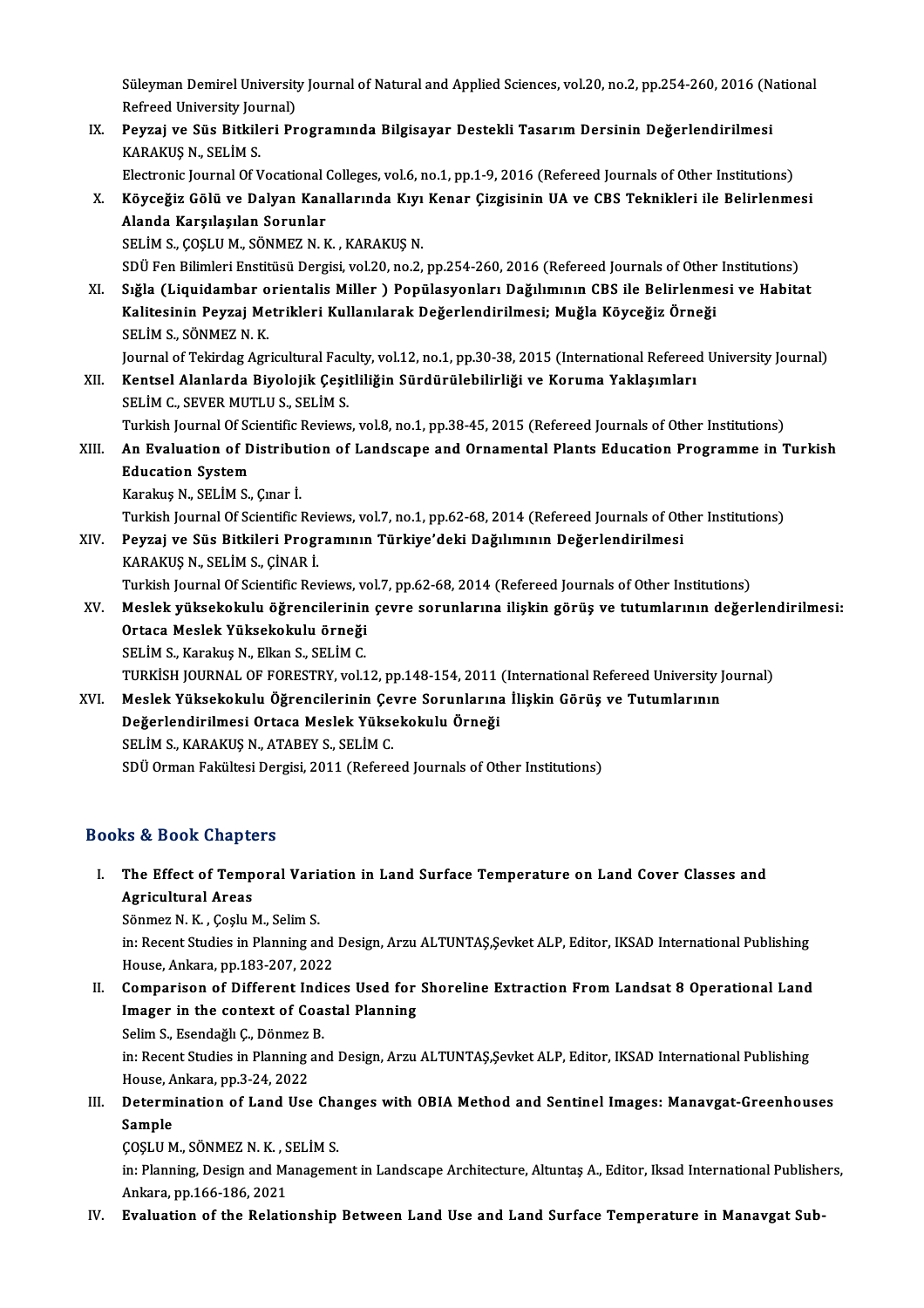Basin

**Basin<br>ÇOŞLU M., KARAKUŞ N., SELİM S., SÖNMEZ N. K.**<br>in: Planning. Design and Managament in Landas

in: Planning, Design and Management in Landscape Architecture, Altuntaş A., Editor, Iksad International Publishers,<br>Ankara, pp.3-34, 2021 COSLU M., KARAKUS N.<br>in: Planning, Design an<br>Ankara, pp.3-34, 2021<br>Evaluation of the Bo in: Planning, Design and Management in Landscape Architecture, Altuntaş A., Editor, Iksad International Publishe<br>Ankara, pp.3-34, 2021<br>V. Evaluation of the Relationship Between Land Use and Land Surface Temperature in

# Ankara<br><mark>Evalua</mark><br>Basin<br>COSI II Evaluation of the Relationship Between La<br>Basin<br>ÇOŞLU M., KARAKUŞ N., SÖNMEZ N. K. , SELİM S.<br>in: BLANNINC DESICN AND MANACEMENT IN I

Basin<br>ÇOŞLU M., KARAKUŞ N., SÖNMEZ N. K. , SELİM S.<br>in: PLANNING, DESIGN AND MANAGEMENT IN LANDSCAPE ARCHITECTURE, ALTUNTAŞ Arzu, Editor, IKSAD<br>International Publishing House, pp.3-34, 2021 COSLU M., KARAKUS N., SÖNMEZ N. K. , SELİM !<br>in: PLANNING, DESIGN AND MANAGEMENT IN<br>International Publishing House, pp.3-34, 2021<br>Erisilebilirlik Analisi: Zaman ve Mekan Ko in: PLANNING, DESIGN AND MANAGEMENT IN LANDSCAPE ARCHITECTURE, ALTUNTAŞ Arzu, Editor, IKSAD<br>International Publishing House, pp.3-34, 2021<br>VI. Brişilebilirlik Analizi: Zaman ve Mekan Koordinasyonunun Sağlanmasında CBS Taban

# International Publish<br>Erişilebilirlik Anal<br>Erişim Planlaması<br>SELİM S. COSLUM Erişilebilirlik Analizi: Zaman v<br>Erişim Planlaması<br>SELİM S., ÇOŞLU M., SÖNMEZ N. K.<br>in: Mühandialik.ve Mimarlık Çalısm <mark>Erişim Planlaması</mark><br>SELİM S., ÇOŞLU M., SÖNMEZ N. K.<br>in: Mühendislik ve Mimarlık Çalışmaları, Çiftçi, N., Yanar, Y., Editor, Çizgi Kitabevi Yayınları, Ankara, pp.1-8, 2018

## VII. Effects of UrbanDevelopments on Agriculturel Soils: Case Study of Fethiye/Turkey in: Mühendislik ve Mimarlık Çalışmaları, Çiftçi, N., Yanar<br>Effects of UrbanDevelopments on Agriculturel Sc<br>ARDAHANLIOĞLU Z. R. , KARAKUŞ N., SELİM S., Çınar İ.<br>in: Besant Bessansbes in Ssianse and Landssans Manas in: Recent Researches in Science and Landscape Management, "Efe R., Zencirkıran M., Curebal I.", Editor, Cambridge<br>Scholars Publishing, Newcastle, pp.384-399, 2018 ARDAHANLIOĞLU Z. R. , KARAKUŞ N., SELİM S., Çır<br>in: Recent Researches in Science and Landscape M<br>Scholars Publishing, Newcastle, pp.384-399, 2018<br>Effecte of Urban Developments on Agricultu in: Recent Researches in Science and Landscape Management, "Efe R., Zencirkıran M., Curebal I.",<br>Scholars Publishing, Newcastle, pp.384-399, 2018<br>VIII. Effects of Urban Developments on Agricultural Soils: Case Study of Fet

Scholars Publishing, Newcastle, pp.384-399, 2018<br>Effects of Urban Developments on Agricultural So<br>ARDAHANLIOĞLU Z. R. , KARAKUŞ N., SELİM S., ÇINAR İ. Effects of Urban Developments on Agricultural Soils: Case Study of Fethiye/TURKEY<br>ARDAHANLIOĞLU Z. R. , KARAKUŞ N., SELİM S., ÇINAR İ.<br>in: Recent Researches in Science and Landscape Management, Efe R., Zencirkıran M., Cure ARDAHANLIOĞLU Z. R. , KARAKUŞ N., SELİM S., ÇINAR İ.<br>in: Recent Researches in Science and Landscape Management, Efe R., Zencirkıran M., Curebal I., Editor, Cambridge<br>Scholars Publishing, Newcastle, pp.384-399, 2018<br>Kentsel in: Recent Researches in Science and Landscape Management, Efe R., Zencirkıran M., Curebal I., Editor, Cambridge<br>Scholars Publishing, Newcastle, pp.384-399, 2018<br>IX. Kentsel Tarım Alanlarının CBS Teknolojileri Kullanılarak

# Scholars Publishing, Newcastle, pp.384-399, 2018<br>Kentsel Tarım Alanlarının CBS Teknolojileri<br>Örneği

ARDAHANLIOĞLU Z.R., KARAKUŞ N., SELİM S., Çınar İ., Türkkan H.R.

**Örneği**<br>ARDAHANLIOĞLU Z. R. , KARAKUŞ N., SELİM S., Çınar İ., Türkkan H. R.<br>in: Fen, Matematik, Mühendislik ve Doğa Bilimleri Araştırmaları 2017, Çiftçi, N., Kara, Y., Yalçınkaya, İ., Şahin, M.,<br>Ağasayak, T., Editar, Girg ARDAHANLIOĞLU Z. R. , KARAKUŞ N., SELİM S., Çınar İ., Türkkan H. R.<br>in: Fen, Matematik, Mühendislik ve Doğa Bilimleri Araştırmaları 2017, Ç.<br>Ağaçayak, T., Editor, Çizgi Kitabevi Yayınları, Antalya, pp.198-205, 2017<br>Ferklı, in: Fen, Matematik, Mühendislik ve Doğa Bilimleri Araştırmaları 2017, Çiftçi, N., Kara, Y., Yalçınkaya, İ., Şahin, M<br>Ağaçayak, T., Editor, Çizgi Kitabevi Yayınları, Antalya, pp.198-205, 2017<br>X. Farklı Çözünürlüklerdeki İns

# Ağaçayak, T., Editor, Çiz<br>Farklı Çözünürlükleı<br>Sonuçlarına Etkileri<br>SÖNMEZ N. K., Coslu N Farklı Çözünürlüklerdeki İnsa<br>Sonuçlarına Etkileri<br>SÖNMEZ N. K. , Çoşlu M., SELİM S.<br>in: Een Metemetik Mühandielik va

S<mark>onuçlarına Etkileri</mark><br>SÖNMEZ N. K. , Çoşlu M., SELİM S.<br>in: Fen, Matematik, Mühendislik ve Doğa Bilimleri Araştırmaları, Çiftçi, N., Kara, Y., Yalçınkaya, İ., Şahin, M., Ağaçayak,<br>T. Ed., Editor, Gizsi Kitobovi Yavraları, SÖNMEZ N. K. , Çoşlu M., SELİM S.<br>in: Fen, Matematik, Mühendislik ve Doğa Bilimleri Araştırmaları<br>T., Ed.,, Editor, Çizgi Kitabevi Yayınları, Antalya, pp.57-64, 2017<br>The Annusash of Losal Beanle Tawards the Bhanamane in: Fen, Matematik, Mühendislik ve Doğa Bilimleri Araştırmaları, Çiftçi, N., Kara, Y., Yalçınkaya, İ., Şahin, M., Ağaçayal<br>T., Ed.,, Editor, Çizgi Kitabevi Yayınları, Antalya, pp.57-64, 2017<br>XI. The Approach of Local P

# T., Ed.,, Editor, Çizgi Kitabevi Yayınları, Antaly<br>The Approach of Local People Towards<br>Special Environmental Protection Area<br>Borhävük Ardabankağlu Z. B., KARAKUS N The Approach of Local People Towards the Phe<br>Special Environmental Protection Area<br>Bozhöyük Ardahanlıoğlu Z.R., KARAKUŞ N., SELİM S.<br>in: Contennesser: Studies in Environment and Teuries

Special Environmental Protection Area<br>Bozhöyük Ardahanloğlu Z. R., KARAKUŞ N., SELİM S.<br>in: Contemporary Studies in Environment and Tourism, Efe R., Öztürk M., Editor, Cambridge Scholar Publishing,<br>Newcastle, pp.347-357, 2 Bozhöyük Ardahanlıoğlu Z. R.<br>in: Contemporary Studies in E<br>Newcastle, pp.347-357, 2017<br>The Annreach Of Local Bes in: Contemporary Studies in Environment and Tourism, Efe R., Öztürk M., Editor, Cambridge Scholar Publishing,<br>Newcastle, pp.347-357, 2017<br>XII. The Approach Of Local People Towards The Phenomenon Of Protection: Case Study O

# Newcastle, pp.347-357, 2017<br>The Approach Of Local People Towards<br>Special Environmental Protection Area<br>APDAHANLIQČLUZ R., KARAKUS N., SELİM The Approach Of Local People Towards T<br>Special Environmental Protection Area<br>ARDAHANLIOĞLU Z. R. , KARAKUŞ N., SELİM S.<br>in: Contemperary Studies in Environment and i

ARDAHANLIOĞLU Z. R., KARAKUS N., SELİM S.

Special Environmental Protection Area<br>ARDAHANLIOĞLU Z. R., KARAKUŞ N., SELİM S.<br>in: Contemporary Studies in Environment and Tourism, Ed: Efe, R. ve Öztürk, M, Editor, Cambridge Scholars<br>Publishing, pp.347-357, 2017 in: Contemporary Studies in Environment and Tourism, Ed: Efe, R. ve Öztürk, M, Editor, Cambridge Scholars<br>Publishing, pp.347-357, 2017<br>XIII. Kentsel Tarım Alanlarının Cbs Teknolojileri Kullanılarak Dağılımının Değerlendiri

# Publishi<br>Kentse<br>Örneği Kentsel Tarım Alanlarının Cbs Teknolojileri Kullanılarak Dağılım<br>Örneği<br>ARDAHANLIOĞLU Z. R. , KARAKUŞ N., SELİM S., ÇİNAR İ., TÜRKKAN H. R.<br>in: Een Metematik Mühandislik ve Doğa Bilimleri Arastırmaları 2017 N

ARDAHANLIOĞLU Z.R., KARAKUŞ N., SELİM S., ÇİNAR İ., TÜRKKAN H.R.

Örneği<br>ARDAHANLIOĞLU Z. R. , KARAKUŞ N., SELİM S., ÇİNAR İ., TÜRKKAN H. R.<br>in: Fen, Matematik, Mühendislik ve Doğa Bilimleri Araştırmaları 2017, N., Kara, Y., Yalçınkaya, İ., Şahin, M. ve<br>Ağaçayak, T, Editor, Çizgi Kitabev in: Fen, Matematik, Mühendislik ve Doğa Bilimleri Araştırmaları 2017, N., Kara, Y., Yalçınkaya, İ., Şahin, M. ve<br>Ağaçayak, T, Editor, Çizgi Kitabevi Yayınları, İstanbul, pp.198-205, 2017<br>XIV. Kentsel Tarım Alanlarının

# Ağaçaya<br>Kentse<br>Örneği Kentsel Tarım Alanlarının CBS Teknolojileri Kullanılarak Dağılım<br>Örneği<br>ARDAHANLIOĞLU Z. R. , KARAKUŞ N., SELİM S., ÇINAR İ., TÜRKKAN H. R.<br>in: Ean Matamatik Mühandialik ve Doğa Bilimleri Arastrumaları 2017, Pr.

**Örneği**<br>ARDAHANLIOĞLU Z. R. , KARAKUŞ N., SELİM S., ÇINAR İ., TÜRKKAN H. R.<br>in: Fen, Matematik, Mühendislik ve Doğa Bilimleri Araştırmaları 2017, Prof. Dr. Nizamettin ÇİFTÇİ, Prof. Dr. Yakup KARA, Prof. Dr. İbrahim YALÇINKAYA, Yrd. Doç. Dr. Mehmet ŞAHİN, Yrd. Doç. Dr. Tevfik AĞAÇAYAK, Editor, Çizgi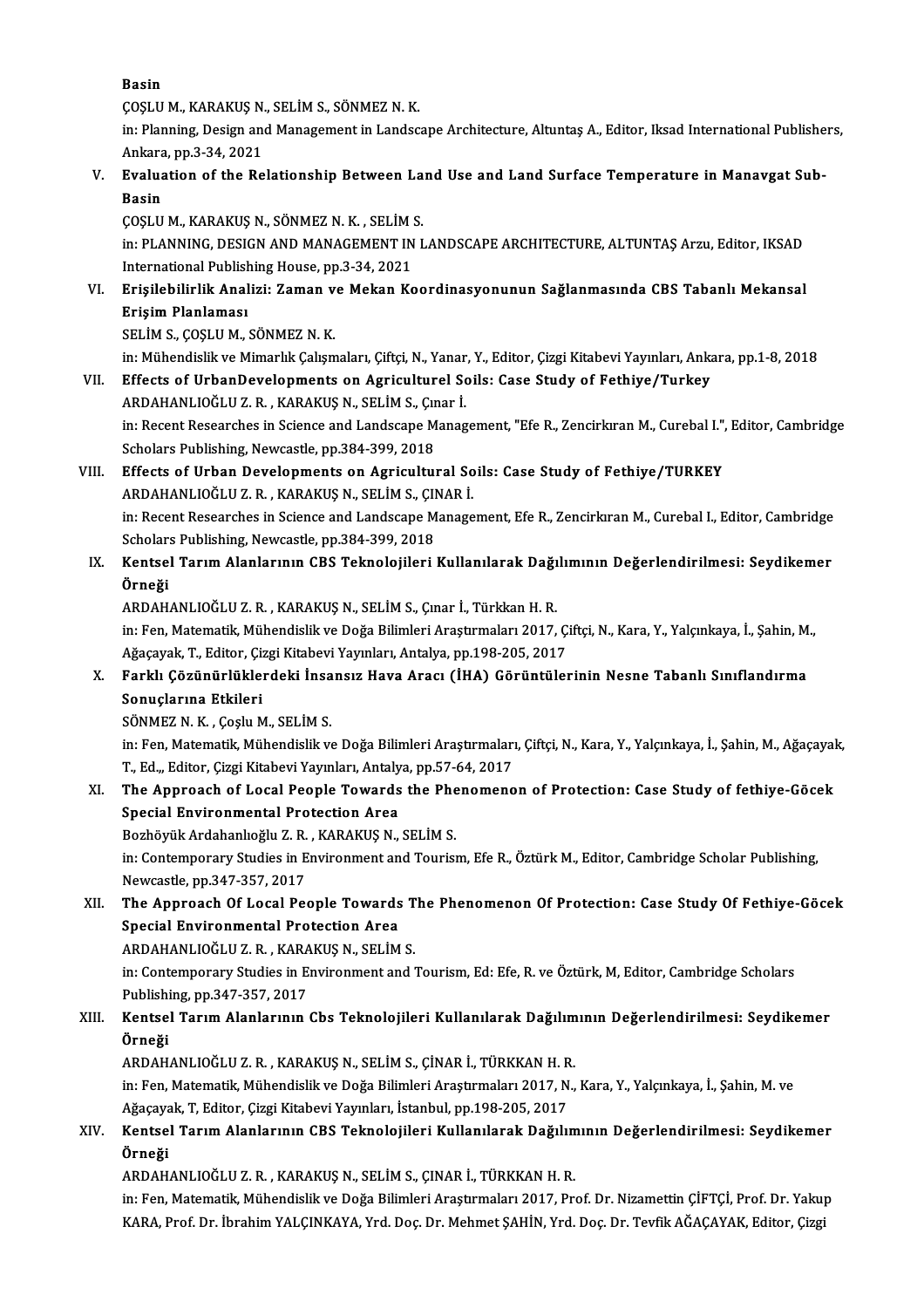Kitabevi Yayınları, Antalya, pp.198-205, 2017

- Kitabevi Yayınları, Antalya, pp.198-205, 2017<br>XV. Network Analysis; Accessibility to Hospitals with Remote sensing and Geographic Information<br>Systems Techniques: A Case Study of Konyaelty Antelya Turkey Kitabevi Yayınları, Antalya, pp.198-205, 2017<br>Network Analysis; Accessibility to Hospitals with Remote sensin<br>Systems Techniques: A Case Study of Konyaaltı, Antalya-Turkey<br>COSLUM, SELİM S. SÖNMEZ N.K., KOC SAN D Systems Techniques: A Case Study of Konyaaltı, Antalya-Turkey COSLU M., SELİM S., SÖNMEZ N. K., KOÇ SAN D. Systems Techniques: A Case Study of Konyaaltı, Antalya-Turkey<br>ÇOŞLU M., SELİM S., SÖNMEZ N. K. , KOÇ SAN D.<br>in: Recent Advances in Health Sciences, A. Adil Çamlı, Bilal AK, Ramiz Arabacı, Recep EFE, Editor, St. Kliment<br>Obr COSLU M., SELİM S., SÖNMEZ N. K. , KOÇ SAN D.<br>in: Recent Advances in Health Sciences, A. Adil Çam<br>Ohridski University Press, Sofia, pp.640-647, 2016<br>Evaluation of the Onen and Creen Spaces in t in: Recent Advances in Health Sciences, A. Adil Çamlı, Bilal AK, Ramiz Arabacı, Recep EFE, Editor, St. Kliment<br>Ohridski University Press, Sofia, pp.640-647, 2016<br>XVI. Evaluation of the Open and Green Spaces in the Aspect o
- Ohridski<br><mark>Evaluat</mark><br>Turkey Evaluation of the Open and Green Spaces in the Aspe<br>Turkey<br>Çınar İ., Karakuş N., Bozhöyük Ardahanlıoğlu Z. R. , SELİM S.<br>in: Environment and Eselegy at the Beginning of 21st Centu

**Turkey**<br>Çınar İ., Karakuş N., Bozhöyük Ardahanlıoğlu Z. R. , SELİM S.<br>in: Environment and Ecology at the Beginning of 21st Century, "Efe R.", "Bizzarri C", "Cürebal I", "Nyusupova GN.",<br>Editor, St. Kliment Obrideki Univer Çınar İ., Karakuş N., Bozhöyük Ardahanlıoğlu Z. R. , SELİM S.<br>in: Environment and Ecology at the Beginning of 21st Century, "Efe R.<br>Editor, St. Kliment Ohridski University Press, Sofia, pp.398-410, 2015

# Editor, St. Kliment Ohridski University Press, Sofia, pp.398-410, 2015<br>Refereed Congress / Symposium Publications in Proceedings

- I. Güneş Enerji Santrallerinin İklim Kriterleri Kapsamında Analitik Hiyerarşi Süreciyle Yer Seçimi: Antalya/Türkiye Örneği KIRCALI Ş.,SELİMS. InternationalDesignandEngineering Symposium, İzmir,Turkey,10 -12October 2019,pp.137-145 KIRCALI \$,, SELIM S.<br>International Design and Engineering Symposium, İzmir, Turkey, 10 - 12 October 2019, pp.137-145<br>II. Determination of Settlement Areas Compatible With Topographic Structure by means of<br>Coographical Info
- International Design and Engineering Symposium, İzmir, Turkey, 10<br>Determination of Settlement Areas Compatible With Topog<br>Geographical Information System: The Case of Seydikemer<br>APDAHANLIOČLU Z. P., SELİM S., KARAKUS N., C Determination of Settlement Areas Compatible Wi<br>Geographical Information System: The Case of Sey<br>ARDAHANLIOĞLU Z. R. , SELİM S., KARAKUŞ N., ÇİNAR İ.<br>V. Science Technology and Inneyation Congress, Antalya Geographical Information System: The Case of Seydikemer<br>ARDAHANLIOĞLU Z. R. , SELİM S., KARAKUŞ N., ÇİNAR İ.<br>V Science, Technology and Innovation Congress, Antalya, Turkey, 17 - 21 April 2019, pp.449-454 ARDAHANLIOĞLU Z. R. , SELİM S., KARAKUŞ N., ÇİNAR İ.<br>V Science, Technology and Innovation Congress, Antalya, Turkey, 17 - 21 April 2019, pp.449-454<br>III. Türkiye'deki Meslek Yüksekokulları Coğrafi Bilgi Sistemleri Progr
- V Science, Technology and Ir<br><mark>Türkiye'deki Meslek Yüks</mark><br>Mühendisliği ile İlişkileri<br>AKSOV E. CÜLLÜDAĞ C. B. Türkiye'deki Meslek Yüksekokull<br>Mühendisliği ile İlişkileri<br>AKSOY E., GÜLLÜDAĞ C. B. , SELİM S.<br>17. Türkiye Harita Bilimeel ve Telmik Mühendisliği ile İlişkileri<br>AKSOY E., GÜLLÜDAĞ C. B. , SELİM S.<br>17. Türkiye Harita Bilimsel ve Teknik Kurultayı, Ankara, Turkey, 25 - 27 April 2019, pp.12<br>Determination of Settlement Arees Compatible With Tenegraphia Strug

- AKSOY E., GÜLLÜDAĞ C. B. , SELİM S.<br>17. Türkiye Harita Bilimsel ve Teknik Kurultayı, Ankara, Turkey, 25 27 April 2019, pp.12<br>IV. Determination of Settlement Areas Compatible With Topographic Structure by means of<br>Geo 17. Türkiye Harita Bilimsel ve Teknik Kurultayı, Ankara, Turkey, 25<br>Determination of Settlement Areas Compatible With Topog<br>Geographical Information System: The Case of Seydikemer<br>APDAHANLIOČLU Z.P., SELİM S. KARAKUS N. Cu ARDAHANLIOĞLUZ.R. ,SELİMS.,KARAKUŞN.,Çınar İ. Geographical Information System: The Case of Seydikemer<br>ARDAHANLIOĞLU Z. R. , SELİM S., KARAKUŞ N., Çınar İ.<br>V Science, Technology and Innovation Congress, Antalya, Turkey, 17 - 21 April 2019, pp.449-454<br>Pevrai Planlama ve
- V. Peyzaj Planlama ve Tasarım Çalışmalarında İnsansız Hava Araçlarının Kullanımı<br>SELİM S. V Science<br><mark>Peyzaj F</mark><br>SELİM S.<br>V Science

V Science, Technology and Innovation Congress, Antalya, Turkey, 17 - 21 April 2019, pp.34

SELİM S.<br>V Science, Technology and Innovation Congress, Antalya, Turkey, 17 - 21 April 2019, pp.34<br>VI. Sabit kanatlı İnsansız hava Araçlarında (İHA) Kanat tasarımının Uçuş Süresi, Manevra Kabiliyeti,<br>Kallus Hızı (Vetall) Ü V Science, Technology and Innovation Congress, Antalya, Ty<br>Sabit kanatlı İnsansız hava Araçlarında (İHA) Kanat<br>Kalkış Hızı (Vstall) Üzerine Etkilerinin Araştırılması<br>AKSAR E. SELİM S Sabit kanatlı İnsa<br>Kalkış Hızı (Vstal<br>AKŞAR E., SELİM S.<br>VII Hraktan Akılan Kalkış Hızı (Vstall) Üzerine Etkilerinin Araştırılması<br>AKŞAR E., SELİM S.<br>VII. Uzaktan Algılama CBS Sempozyumu, Eskişehir, Turkey, 18 - 21 September 2018, vol.1, pp.945-951

AKŞAR E., SELİM S.<br>VII. Uzaktan Algılama CBS Sempozyumu, Eskişehir, Turkey, 18 - 21 September 2018, vol.1, pp.945-951<br>VII. Sınır İhlalleri Kapsamında Muhtemel Geçiş Güzergahlarının Otomatik Olarak Belirlenmesi<br>CÖKPILA VII. Uzaktan Algılama<br>Sınır İhlalleri Kaps<br>GÖKBUA A., SELİM S.<br>VII. Uzaktan Algılama Sınır İhlalleri Kapsamında Muhtemel Geçiş Güzergahlarının Otomatik Olarak Belirlenmes<br>GÖKBUA A., SELİM S.<br>VII. Uzaktan Algılama CBS Sempozyumu, Eskişehir, Turkey, 18 - 21 September 2018, vol.1, pp.60-66<br>Monitoring Urban Sp

VII. Uzaktan Algılama CBS Sempozyumu, Eskişehir, Turkey, 18 - 21 September 2018, vol.1, pp.60-66

GÖKBUA A., SELİM S.<br>VII. Uzaktan Algılama CBS Sempozyumu, Eskişehir, Turkey, 18 -<br>VIII. Monitoring Urban Sprawl in Antalya with Sleuth Model<br>AKSU D. G. , SELİM S., DEMİR N. Monitoring Urban Sprawl in Antalya with Sleuth Model<br>AKSU D. G. , SELİM S., DEMİR N.<br>International Symposium on Urbanization and Environmental Problems:Transition/Transformation/Authenticity,<br>Fekisobin Turkay, 28, 20 June AKSU D. G. , SELİM S., DEMİR N.<br>International Symposium on Urbanization and En<br>Eskişehir, Turkey, 28 - 30 June 2018, pp.644-645<br>İHA Tabanlı Samaal Yüzey Madali Kullanılar International Symposium on Urbanization and Environmental Problems:Transition/Transformation/Authenticity<br>Eskişehir, Turkey, 28 - 30 June 2018, pp.644-645<br>IX. İHA Tabanlı Sayısal Yüzey Modeli Kullanılarak Kentsel Peyzajda

# Eskişehir, Turkey, 28 - 30 June 2018, pp.644-645<br>İHA Tabanlı Sayısal Yüzey Modeli Kullanılar<br>Otomatik Olarak Belirlenmesi<br>ASLAN N., KOÇ SAN D., SELİM S. IX. İHA Tabanlı Sayısal Yüzey Modeli Kullanılarak Kentsel Peyzajda Ağaç Sıklığı Ve Dikim Aralıklarının Otomatik Olarak Belirlenmesi<br>ASLAN N., KOÇ SAN D., SELİM S.<br>Uluslararası Kentleşme ve Çevre Sorunları Sempozyumu: Değişim/Dönüşüm/Özgünlük, Eskişehir, Turkey, 28 - 30<br>Iune 2018 vel 3. pp.19.26

ASLAN N., KOÇ SAN D., SEL<br>Uluslararası Kentleşme ve (<br>June 2018, vol.2, pp.19-26<br>Sevdikemer Kent Merke Uluslararası Kentleşme ve Çevre Sorunları Sempozyumu: Değişim/Dönüşüm/Özgünlük, Eskişehir, T<br>June 2018, vol.2, pp.19-26<br>X. Seydikemer Kent Merkezi ve Yakın Çevresinin Doğal Ortam Özelliklerinin Cbs İle Tespiti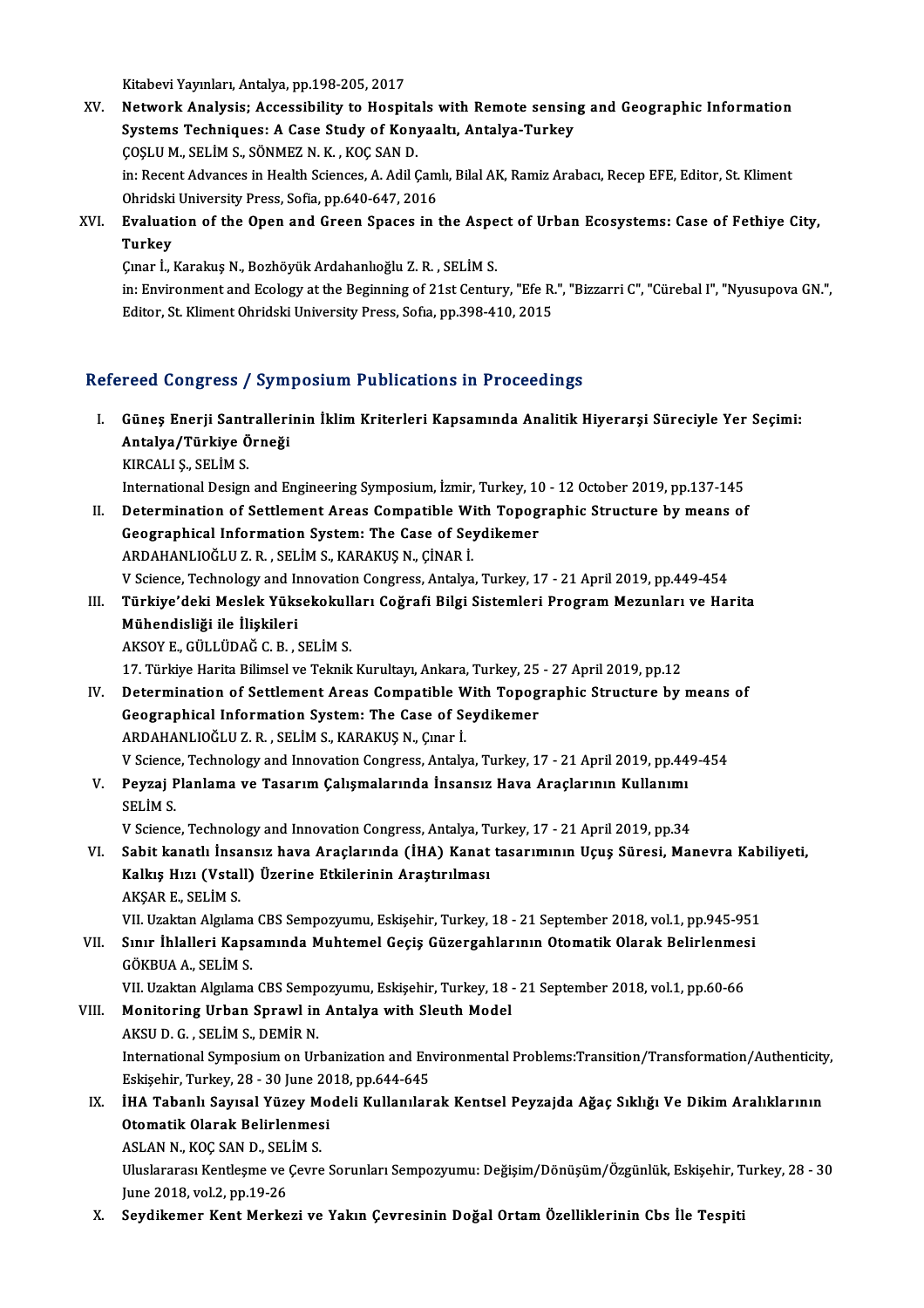ARDAHANLIOĞLUZ.R. ,SELİMS.,KARAKUŞN.,ÇİNARİ.

ARDAHANLIOĞLU Z. R. , SELİM S., KARAKUŞ N., ÇİNAR İ.<br>Uluslararası Mesleki Bilimler Sempozyumu, IVSS, Antalya, Turkey, 26 - 29 April 2018, pp.451<br>Petermination of Suitable Besidential Lands in Base of Soil Beremater by Mean ARDAHANLIOĞLU Z. R. , SELİM S., KARAKUŞ N., ÇİNAR İ.<br>Uluslararası Mesleki Bilimler Sempozyumu, IVSS, Antalya, Turkey, 26 - 29 April 2018, pp.451<br>XI. Determination of Suitable Residential Lands in Base of Soil Parameter Uluslararası Mesleki Bilimler Sempozyumu<br>Determination of Suitable Residential<br>Case of Seydikemer Province, Turkey<br>APDAHANI IQČLUZ B., KARAKUS N. SELİ Determination of Suitable Residential Lands in Ba<br>Case of Seydikemer Province, Turkey<br>ARDAHANLIOĞLU Z. R. , KARAKUŞ N., SELİM S., ÇİNAR İ.<br>International Sumnosium on Human and Social Sciences Case of Seydikemer Province, Turkey<br>ARDAHANLIOĞLU Z. R. , KARAKUŞ N., SELİM S., ÇİNAR İ.<br>International Symposium on Human and Social Sciences, Antalya, Turkey, 7 - 09 April 2018, pp.42-43 ARDAHANLIOĞLU Z. R. , KARAKUŞ N., SELİM S., ÇİNAR İ.<br>International Symposium on Human and Social Sciences, Antalya, Turkey, 7 - 09 April 2018, pp.42-43<br>XII. Yıllık Yağışların Yersel Değişimlerinin Jeoistatistiksel Yönt International Syn<br>Yıllık Yağışların<br>Antalya Örneği<br>SÖNME7 N. K. TS Yıllık Yağışların Yersel Değişimleri<br>Antalya Örneği<br>SÖNMEZ N. K., Türkkan H. R., SELİM S.<br>International Asedemis Bessersh Consu Antalya Örneği<br>SÖNMEZ N. K. , Türkkan H. R. , SELİM S.<br>International Academic Research Congress 2017, Antalya, Turkey, 18 - 21 October 2017, pp.1081-1089<br>İnsansız Haus Arasları (İba) İle Alınan Görüntülerin Kalitesini Etki SÖNMEZ N. K. , Türkkan H. R. , SELİM S.<br>International Academic Research Congress 2017, Antalya, Turkey, 18 - 21 October 2017, pp.1<br>XIII. İnsansız Hava Araçları (İha) İle Alınan Görüntülerin Kalitesini Etkileyen Faktörler<br>S International Academic Research<br>İnsansız Hava Araçları (İha) İ<br>SELİM S., SÖNMEZ N. K. , Çoşlu M.<br>International Academic Besearch İnsansız Hava Araçları (İha) İle Alınan Görüntülerin Kalitesini Etkileyen Faktörler<br>SELİM S., SÖNMEZ N. K. , Çoşlu M.<br>International Academic Research Congress, Antalya, Turkey, 18 - 21 November 2017, pp.1073-1080 SELİM S., SÖNMEZ N. K. , Çoşlu M.<br>International Academic Research Congress, Antalya, Turkey, 18 - 21 November 2017, pp.1073-1080<br>XIV. Yıllık Yağışların Yersel Değişimlerinin Jeoistatistiksel Yöntemle Belirlenmesi ve CB International Aca<br>Yıllık Yağışların<br>Antalya Örneği<br>SÖNMEZ N. K. T. Yıllık Yağışların Yersel Değişimleri<br>Antalya Örneği<br>SÖNMEZ N. K., Turkkan H. R., SELİM S.<br>International Asedemia Bessensh Consu Antalya Örneği<br>SÖNMEZ N. K. , Turkkan H. R. , SELİM S.<br>International Academic Research Congress, Antalya, Turkey, 18 - 21 October 2017, pp.1081-1089<br>Pevrai Plankame ve Tesenununda Tıhbi (Arematik Bitkiley: Antalya (Kenyeal SÖNMEZ N. K. , Turkkan H. R. , SELİM S.<br>International Academic Research Congress, Antalya, Turkey, 18 - 21 October 2017, pp.1081-1089<br>XV. Peyzaj Planlama ve Tasarımında Tıbbi/Aromatik Bitkiler; Antalya/Konyaaltı Kent P International Acad<br>Peyzaj Planlama<br>SELİM C., SELİM S.<br>H. International Ac Peyzaj Planlama ve Tasarımında Tıbbi/Aromatik Bitkiler; Antalya/Konyaaltı Kent F<br>SELİM C., SELİM S.<br>II. International Academic Research Congress, Antalya, Turkey, 18 - 21 October 2017, pp.561<br>İnsensus Have Anselanı (İHA) i SELİM C., SELİM S.<br>II. International Academic Research Congress, Antalya, Turkey, 18 - 21 October 2017, pp.561<br>XVI. İnsansız Hava Araçları (İHA) ile Alınan Görüntülerin Kalitesini Etkileyen Faktörler<br>SELİM S. SÖNMEZ N. II. International Academ<br>Insansız Hava Araçla<br>SELİM S., SÖNMEZ N. K.<br>II. International Academ İnsansız Hava Araçları (İHA) ile Alınan Görüntülerin Kalitesini Etkileyen Faktörler<br>SELİM S., SÖNMEZ N. K.<br>II. International Academic Research Congress, Antalya, Turkey, 18 - 21 October 2017, pp.675<br>Kantsel Tarım Alanların SELİM S., SÖNMEZ N. K.<br>II. International Academic Research Congress, Antalya, Turkey, 18 - 21 October 2017, pp.675<br>XVII. Kentsel Tarım Alanlarının Cbs Teknolojileri Kullanılarak Dağılımının Değerlendirilmesi: Seydikeme II Interi<br><mark>Kentse</mark><br>Örneği<br>APDAH Kentsel Tarım Alanlarının Cbs Teknolojileri Kullanılarak Dağılım<br>Örneği<br>ARDAHANLIOĞLU Z. R. , KARAKUŞ N., SELİM S., ÇİNAR İ., TÜRKKAN H. R.<br>II. International Acedemis Besearsh Consress, Antalya Turkey, 19, 21 Q. Örneği<br>ARDAHANLIOĞLU Z. R. , KARAKUŞ N., SELİM S., ÇİNAR İ., TÜRKKAN H. R.<br>II. International Academic Research Congress, Antalya, Turkey, 18 - 21 October 2017, pp.560 XVIII. Yıllık Yağışların Yersel Değişimlerinin Jeoistatistiksel Yöntemle Belirlenmesi ve CBS Tabanlı Analizi; Antalya Örneği SÖNMEZN.K., Türkkan H.R., SELİM S. II. International Academic Research Congress, Antalya, Turkey, 18 - 21 October 2017, pp.571 XIX. Fethiye'nin Kentsel Gelişimi Üzerine Bir Araştırma KARAKUŞN.,BozhöyükArdahanlıoğlu Z.R. ,SELİMS.,Çınar İ. Fethiye'nin Kentsel Gelişimi Üzerine Bir Araştırma<br>KARAKUŞ N., Bozhöyük Ardahanlıoğlu Z. R. , SELİM S., Çınar İ.<br>II. International Academic Research Congress, Antalya, Turkey, 18 - 21 October 2017, pp.558<br>Fethiye'nin Kents XX. Fethiye'nin Kentsel Gelişimi Üzerine Bir Araştırma II. International Academic Research Congress, Antalya, T<br>Fethiye'nin Kentsel Gelişimi Üzerine Bir Araştırmı<br>KARAKUŞ N., ARDAHANLIOĞLU Z. R. , SELİM S., ÇİNAR İ.<br>H. International Asademia Besearab Congress, Antalya T II. International Academic Research Congress, Antalya, Turkey, 18 - 21 October 2017, pp.559 KARAKUŞ N., ARDAHANLIOĞLU Z. R. , SELİM S., ÇİNAR İ.<br>II. International Academic Research Congress, Antalya, Turkey, 18 - 21 October 2017, pp.559<br>XXI. Peyzaj Planlama ve Tasarımında Tıbbi/Aromatik Bitkiler; An II. International Ac<br>Peyzaj Planlama<br>SELİM C., SELİM S.<br>II. International Ac Peyzaj Planlama ve Tasarımında Tıbbi/Aromatik Bitkiler; Antalya/Konyaaltı Kent Parkları Ö<br>SELİM C., SELİM S.<br>II. International Academic Research Congress, Antalya, Turkey, 18 - 21 October 2017, vol.1, pp.904-914<br>Semi autom SELIM C., SELIM S.<br>II. International Academic Research Congress, Antalya, Turkey, 18 - 21 October 2017, vol.1, pp.904-914<br>XXII. Semi-automatic tree detection from images of unmanned aerial vehicle using object-based image<br> II. International Academic Research Congress, Antalya, Turkey, 18 - 21 October 2017, vol.1, pp.904-914<br>Semi-automatic tree detection from images of unmanned aerial vehicle using object-based<br>analysis method<br>SELIM S., SÖNME Semi-automatic tree detection from im<br>analysis method<br>SELİM S., SÖNMEZ N. K. , ÇOŞLU M., ONUR I.<br>SPIE Bemete Sonsing Venseve, Beland, 11 analysis method<br>SELİM S., SÖNMEZ N. K. , ÇOŞLU M., ONUR I.<br>SPIE Remote Sensing, Varşova, Poland, 11 - 14 September 2017, pp.9<br>Determination of the esclogisel sonnestivity between landses SELİM S., SÖNMEZ N. K., ÇOŞLU M., ONUR I.<br>SPIE Remote Sensing, Varşova, Poland, 11 - 14 September 2017, pp.9<br>XXIII. Determination of the ecological connectivity between landscape patches obtained using the SPIE Remote Sensing, Varşova, Poland, 11 - 14 September 20<br>Determination of the ecological connectivity between<br>knowledge engineer (expert) classification technique<br>SELIM S. SÖNMEZ N.K., COSLUM ONUP L Determination of the ecological conner<br>knowledge engineer (expert) classifica<br>SELİM S., SÖNMEZ N. K. , ÇOŞLU M., ONUR I.<br>SPIE Bemete Sonsing Venseve, Peland 11 knowledge engineer (expert) classification technique<br>SELIM S., SÖNMEZ N. K. , ÇOŞLU M., ONUR I.<br>SPIE Remote Sensing, Varşova, Poland, 11 - 14 September 2017, pp.1-9<br>Urban Croon Infractrusture System: A semnrebensiye Annreo SELİM S., SÖNMEZ N. K. , ÇOŞLU M., ONUR I.<br>SPIE Remote Sensing, Varşova, Poland, 11 - 14 September 2017, pp.1-9<br>XXIV. Urban Green Infrastructure System: A comprehensive Approach to Support Biodiversity in Urban<br>Azees SPIE Re<br>Urban<br>Areas<br>seu im Urban (<br>Areas<br>SELİM S.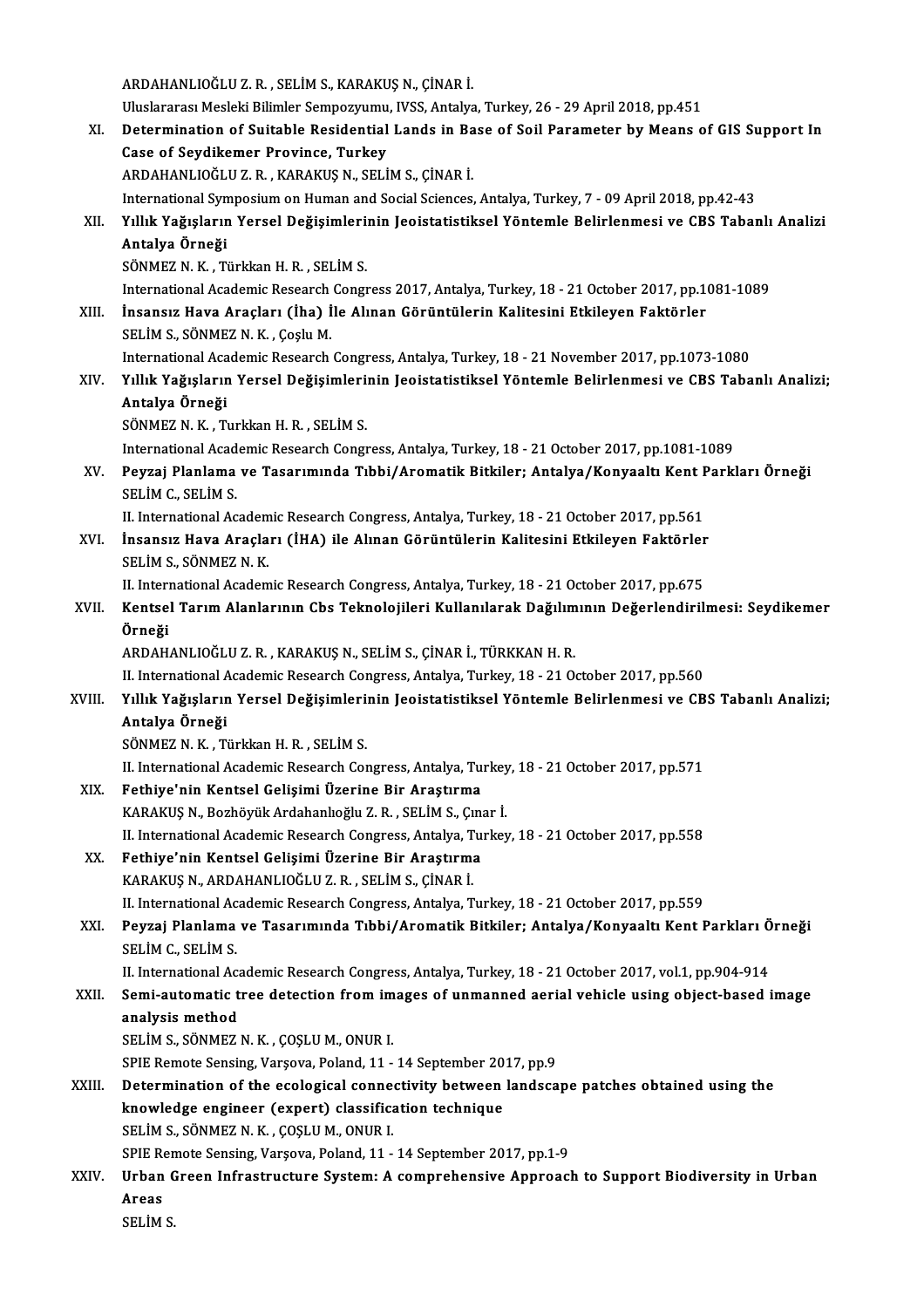|               | The 3rdInternational Symposium on EuroAsian Biodiversity (SEAB2017), Minsk, Belarus, 3 - 05 July 2017, pp.687                                                                                                 |
|---------------|---------------------------------------------------------------------------------------------------------------------------------------------------------------------------------------------------------------|
| XXV.          | Problems Encountered in Protected Area Management in Turkey                                                                                                                                                   |
|               | SELIM S., SELIM C.                                                                                                                                                                                            |
|               | The 3rd International Symposium on EuroAsian Biodiversity (SEAB2017), Minsk, Belarus, 3 - 05 July 2017, pp.350                                                                                                |
| XXVI.         | Detecting an ecological networks and connectivity and their effects on sustainable urban                                                                                                                      |
|               | development                                                                                                                                                                                                   |
|               | SELIM S., DEMIR N.                                                                                                                                                                                            |
| XXVII.        | International Conference on urban geoinformatics, New Delhi, India, 22 - 23 February 2017, pp.269-279<br>Fethiye Halkının Çevre Sorunlarına İlişkin Görüşlerinin Cinsiyet Değişkenine Göre Değerlendirilmesi  |
|               | KARAKUŞ N., ÖZER Ö., ARDAHANLIOĞLU Z. R., ÇİNAR İ., SELİM S.                                                                                                                                                  |
|               | I. Uluslararası Akademik Araştırmalar Kongresi, 3 - 05 November 2016, pp 1644-1649                                                                                                                            |
| XXVIII.       | Sufficiency of Public Open-Green Spaces in Fethiye Town/Turkey and Accessibility Analysis with GIS                                                                                                            |
|               | Techniques                                                                                                                                                                                                    |
|               | SELİM S., KARAKUŞ N.                                                                                                                                                                                          |
|               | 1st International Academic Research Congress, Antalya, Turkey, 3 - 05 November 2016, vol.1, pp.82-87                                                                                                          |
| XXIX.         | Köyceğiz-Dalyan ÖÇKB Arazi Örtüsü Değişiminin UA ve CBS ile Belirlenmesi                                                                                                                                      |
|               | SÖNMEZ N. K., SELİM S., Türkkan H. R., Onur I.                                                                                                                                                                |
| XXX.          | 1st International Academic Research Congress, Antalya, Turkey, 3 - 05 November 2016, vol.1, pp.718-724<br>Fethiye Halkının Çevre Sorunlarına İlişkin Görüşlerinin Cinsiyet Değişkenine Göre Değerlendirilmesi |
|               | KARAKUŞ N., Özer Ö., Bozhöyük Ardahanlıoğlu Z. R., Çınar İ., SELİM S.                                                                                                                                         |
|               | 1st International Academic Research Congress, Antalya, Turkey, 3 - 05 November 2016, vol.1, pp.1644-1649                                                                                                      |
| XXXI.         | Köyceğiz-Dalyan ÖÇKB Arazi Örtüsü Değişiminin UA ve CBS ile Belirlenmesi                                                                                                                                      |
|               | SÖNMEZ N. K., SELİM S., Türkkan H. R., Onur I.                                                                                                                                                                |
|               | 1st International Academic Research Congress, Antalya, Turkey, 3 - 05 November 2016, vol.1, pp.718-724                                                                                                        |
| XXXII.        | Uzaktan Algılama ve Coğrafi Bilgi Sistemleri Kullanılarak Kentsel Yeşil Altyapı Sisteminin                                                                                                                    |
|               | Kurgulanması: Fethiye/Muğla Örneği                                                                                                                                                                            |
|               | SELIM S.                                                                                                                                                                                                      |
| XXXIII.       | VI. UZAL-CBS Sempozyumu, Adana, Turkey, 5 - 07 October 2016, vol.1, pp.963-972<br>Gazipaşa-Alanya Bölgesinde 2004-2016 Yılları Arasındaki Muz Ekili Arazi Kullanım Değişimlerinin UA                          |
|               | VE CBS İle Belirlenmesi                                                                                                                                                                                       |
|               | SÖNMEZ N. K., SELİM S., Türkkan H. R., Onur I.                                                                                                                                                                |
|               | VI. UZAL-CBS Sempozyumu, Adana, Turkey, 5 - 07 October 2016, vol.1, pp.650-660                                                                                                                                |
| XXXIV.        | Inter- Connected Open Spaces for Sustainable Cities: Application of a Multifunctional Approach to                                                                                                             |
|               | <b>Support the Greenspace Planning</b>                                                                                                                                                                        |
|               | SELIM S                                                                                                                                                                                                       |
|               | Selçuk International Scientific Conference On Applied Sciences, Antalya, Turkey, 27 September - 30 November                                                                                                   |
|               | 2016, vol.2, pp.299-304                                                                                                                                                                                       |
| XXXV.         | Engaging Green Infrastructure Scheme into Watershed-and-Urban-based Planning Design Realms<br>SELİM S., Kaplan A.                                                                                             |
|               | Fabos Conference on Landscape and Greenway Planning, Budapește, Hungary, 30 June - 02 July 2016, vol.2,                                                                                                       |
|               | pp 321-328                                                                                                                                                                                                    |
| <b>XXXVI</b>  | The Approach of Local People to the Phenomenon of Protection The Case Study of Fethiye Gocek                                                                                                                  |
|               | <b>Special Environmental Protection Area</b>                                                                                                                                                                  |
|               | ARDAHANLIOĞLU Z. R., KARAKUŞ N., SELİM S.                                                                                                                                                                     |
|               | 4th International Geography Symposium, 23 - 26 May 2016                                                                                                                                                       |
| <b>XXXVII</b> | Yenilebilir Kentler: Sürdürülebilir Turizmde Yeşil Altyapı Planlamaları                                                                                                                                       |
|               | SELİM S., Korkmaz N., Kaya O.                                                                                                                                                                                 |
| XXXVIII.      | II. Ulusal Sürdürülebilir Turizm Kongresi, Antalya, Turkey, 28 - 30 April 2016, pp.189-203<br>The Approach of the People to Specially Protected Environment Area: Fethiye-Göcek Specially                     |
|               | Protected Environment Area Example                                                                                                                                                                            |
|               | Bozhöyük Ardahanlıoğlu Z. R., KARAKUŞ N., SELİM S.                                                                                                                                                            |
|               |                                                                                                                                                                                                               |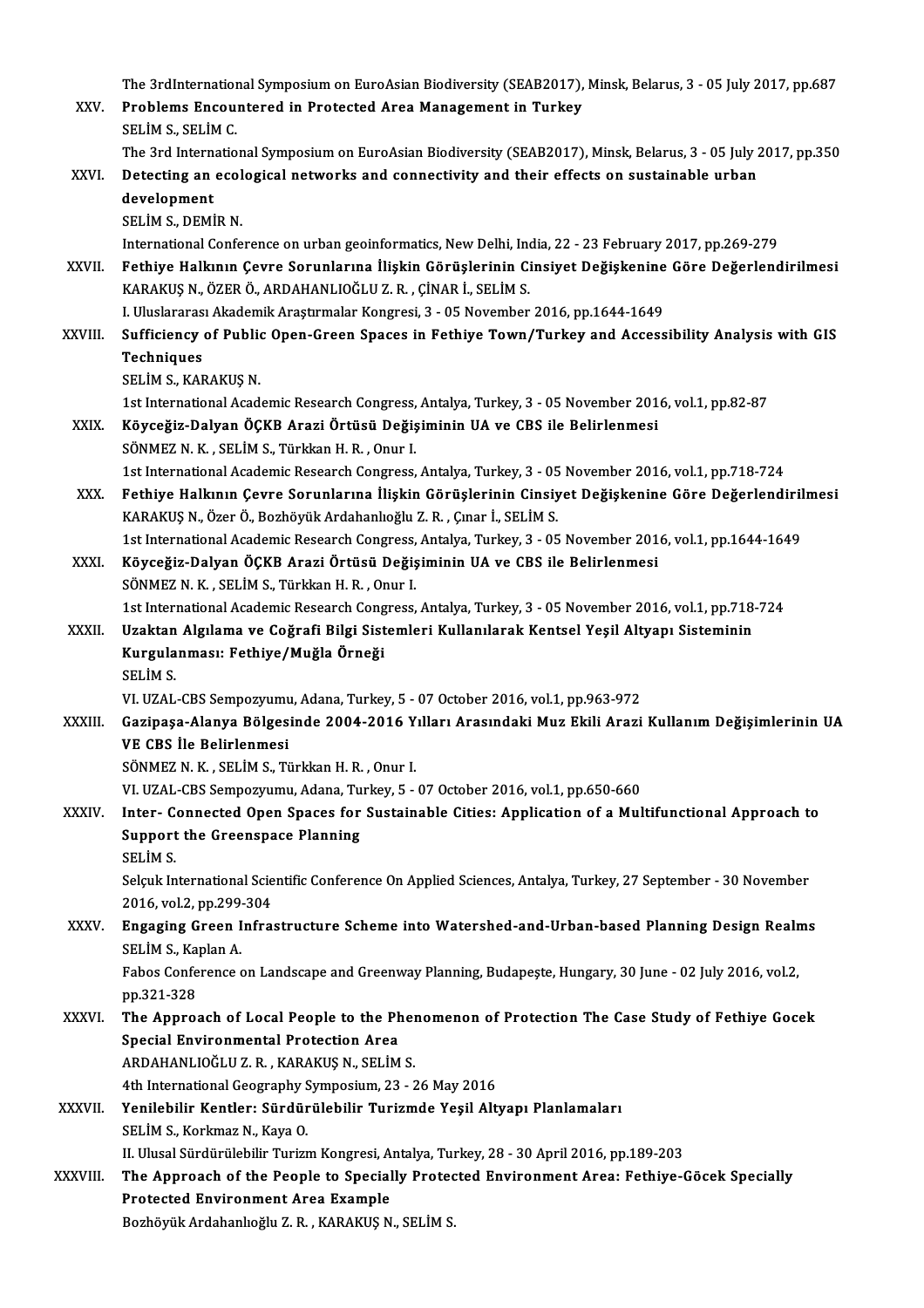1st International Conference on Sea and Coastal Development in the Frame of Sustainability, Trabzon, Turkey, 18 -<br>20 Sentember 2015, pp 10, 20 1st International Conference of<br>20 September 2015, pp.10-20<br>Quantification of Light Poll

|         | 1st International Conference on Sea and Coastal Development in the Frame of Sustainability, Trabzon, Turkey, 18-                     |
|---------|--------------------------------------------------------------------------------------------------------------------------------------|
|         | 20 September 2015, pp 10-20                                                                                                          |
| XXXIX.  | Quantification of Light Pollution                                                                                                    |
|         | BENLİAY A., SOYDAN O., SELİM S.                                                                                                      |
|         | 1st International Conference on Sea and Coastal Development in the Frame of Sustainability, Trabzon, Turkey, 18-                     |
|         | 20 September 2015, pp 1-2                                                                                                            |
| XL.     | Accessibility Analysis of Public Open-Green Spaces with GIS; Case of Fethiye, Muğla/Turkey                                           |
|         | SELİM S., KARAKUŞ N., SELİM C., Bozhöyük Ardahanlıoğlu Z. R.                                                                         |
|         | 1st International Conference on Sea and Coastal Development in the Frame of Sustainability, Trabzon, Turkey, 18-                     |
|         | 20 September 2015, pp 10-20                                                                                                          |
| XLI.    | Önlisans Öğrencilerinin Çevre ve Doğa Korumaya Yönelik Görüşlerinin Değerlendirilmesi                                                |
|         | KARAKUŞ N., SELİM S., ARDAHANLIOĞLU Z. R., ÖZER Ö., ÇİNAR İ.                                                                         |
|         | VII. Uluslararası Eğitim Araştırmaları Kongresi, Muğla, Turkey, 28 - 31 May 2015, pp.46                                              |
| XLII.   | Üniversite Öğrencilerinin Bölüm Seçme Nedenlerinin Önem-Performans Analiziyle İncelenmesi                                            |
|         | Kaya O., Gölbaş A., SELİM S.                                                                                                         |
|         | VII. Uluslararası Eğitim Araştırmaları Kongresi, Muğla, Turkey, 28 May 2015 - 31 May 2011, pp.682-692                                |
| XLIII.  | Önlisans Öğrencilerinin Çevre ve Doğa Korumaya Yönelik Görüşlerinin Değerlendirilmesi                                                |
|         | Karakuş N., SELİM S., Bozhöyük Ardahanlıoğlu Z. R., Özer Ö., Çınar İ.                                                                |
|         | VII. Uluslararası Eğitim Araştırmaları Kongresi, Muğla, Turkey, 28 May 2015 - 31 May 2011, pp.46                                     |
| XLIV.   | Peyzaj ve Süs Bitkileri Programında Proje Dersinin Değerlendirilmesi                                                                 |
|         | KARAKUŞ N., ARDAHANLIOĞLU Z. R., SELİM S.                                                                                            |
|         | VII. Uluslararası Eğitim Araştırmaları Kongresi, Muğla, Turkey, 28 - 31 May 2015, pp.47                                              |
| XLV.    | Meslek Yüksekokulu Öğrencilerinin Yerel Ekonomiye Katkıları                                                                          |
|         | SELİM S., Gölbaş A., Kaya O.                                                                                                         |
|         | VII. Uluslararası Eğitim Araştırmaları Kongresi, Muğla, Turkey, 28 May 2015 - 31 May 2011, pp.1358-1370                              |
| XLVI.   | Fethiye Kenti Açık ve Yeşil Alan Dağılımlarının Cbs Teknikleri İle Analizi                                                           |
|         | Karakuş N., SELİM S., Bozhöyük Ardahanlıoğlu Z. R., Zengin M.                                                                        |
|         | Coğrafyacılar Derneği Uluslararası Kongresi, Muğla, Turkey, 4 - 06 June 2014, vol.1, pp.577-585                                      |
| XLVII.  | Aktif Rekreasyon Alanları Dağılımının Cbs Teknikleri İle Analizi Üzerine Fethiye Kent Merkezi                                        |
|         | Örneğinde Bir Araştırma                                                                                                              |
|         | Karakuş N., SELİM S., Bozhöyük Ardahanlıoğlu Z. R., Çınar İ., Özer Ö.                                                                |
|         | Türkiye Coğrafyacılar Derneği Uluslararası Kongresi, Muğla, Turkey, 4 - 06 June 2014, pp.570-576                                     |
| XLVIII. | Aktif Rekreasyon Alanları Dağılımının Cbs Teknikleri ile Analizi Üzerine Fethiye Kent Merkezi                                        |
|         | Örneğinde Bir Araştırma                                                                                                              |
|         | KARAKUŞ N., SELİM S., ARDAHANLIOĞLU Z. R., ÇİNAR İ., ÖZER Ö.                                                                         |
|         | Türkiye Coğrafyacılar Derneği Uluslararası Kongresi, 4 - 06 June 2014, pp.570-576                                                    |
| XLIX.   | Futbol Turizminin Peyzaj Mimarlığı Meslek Disiplini Kapsamında Değerlendirilmesi                                                     |
|         | SELIM C., SEVER MUTLU S., SELIM S., Tosun Ş.                                                                                         |
|         | II. Disiplinlerarası Turizm Araştırmaları Kongresi, Antalya, Turkey, 12 - 15 April 2012, pp.10-20                                    |
| L.      | Futbol Turizminin Peyzaj Mimarlığı Meslek Disiplini Kapsamında Değerlendirilmesi                                                     |
|         | SELIM C., SEVER MUTLU S., SELIM S., Tosun Ş.                                                                                         |
|         | II. Disiplinlerarası Turizm Araştırmaları Kongresi, Antalya, Turkey, 12 - 15 April 2012, pp.10-20                                    |
| LI.     | Meslek Yüksekokulu Peyzaj ve Süs Bitkileri Programında Bilgisayar Destekli Tasarımın Yeri                                            |
|         | KARAKUŞ N., SELİM S.                                                                                                                 |
|         | 2. Uluslararası 6. Ulusal Meslek Yüksekokulları Sempozyumu, 25 - 27 May 2011                                                         |
| LII.    | Muğla - Fethiye Karayolunun Peyzaj Onarım Teknikleri Kapsamında Değerlendirilmesi ve Çözüm                                           |
|         | Önerileri                                                                                                                            |
|         | SELIM S., Şahin O., SELIM C.                                                                                                         |
|         | Peyzaj Mimarlığı IV Kongresi, Aydın, Turkey, 21 - 24 October 2010, vol.1, pp.712-719                                                 |
| LIII.   | İnsan-Doğa-Çevre İlişkilerinin Ekoturizm Temelinde Kıyı Alanları Üzerine Etkisinin Değerlendirilmesi<br>SELIM C., SELIM S., Erdem Ü. |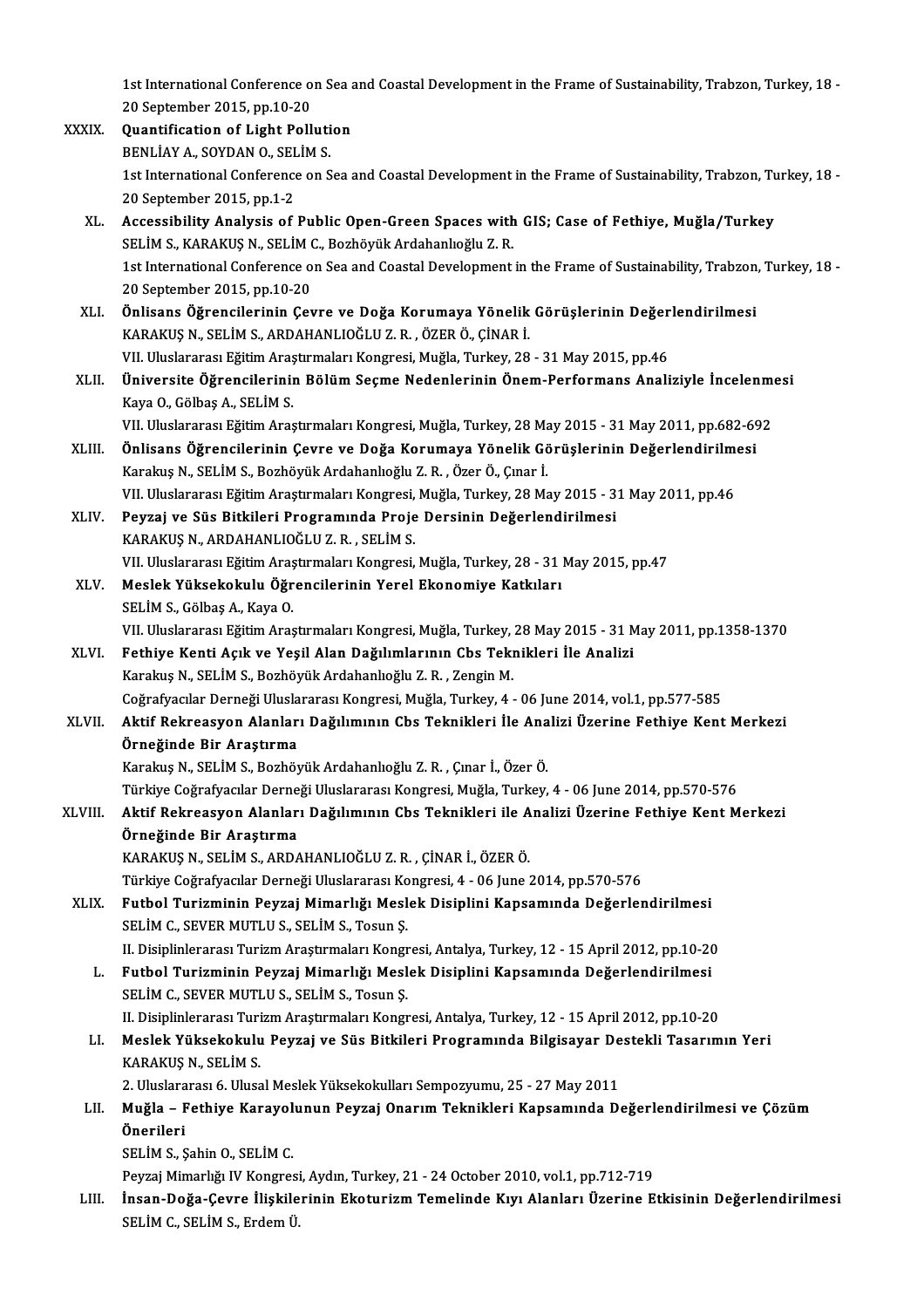Türkiye'nin Kıyı ve Deniz Alanları VIII. Ulusal Kongresi, Trabzon, Turkey, 6 - 09 July 2010, pp.10-20<br>Cağlayan ve Arılı Vadi Ekogistamlarinin Değu Karadaniz Kuyları Kansamında Değarland

- Türkiye'nin Kıyı ve Deniz Alanları VIII. Ulusal Kongresi, Trabzon, Turkey, 6 09 July 2010, pp.10-20<br>LIV. Çağlayan ve Arılı Vadi Ekosistemlerinin Doğu Karadeniz Kıyıları Kapsamında Değerlendirilmesi ve<br>Görüm Önerileri Türkiye'nin Kıyı ve<br>Çağlayan ve Arılı<br>Çözüm Önerileri<br>SELİM S. Erdem Ü Çağlayan ve Arılı<br>Çözüm Önerileri<br>SELİM S., Erdem Ü.<br>Türkim'nin Kun ve **Çözüm Önerileri**<br>SELİM S., Erdem Ü.<br>Türkiye'nin Kıyı ve Deniz Alanları VIII. Ulusal Kongresi, Trabzon, Turkey, 27 April - 01 May 2010, pp.1 SELİM S., Erdem Ü.<br>Türkiye'nin Kıyı ve Deniz Alanları VIII. Ulusal Kongresi, Trabzon, Turkey, 27 April - 01 May 2010, pp.1<br>LV. Avrupa Birliğinin Çevre Politikalarında Atık Yönetimi, Katı Atıklar ve Türkiye Uyum Süreci<br>
- Kabadayı E. F. , SELİM S.<br>VIII. Ulusal Ekoloji ve Çevre Kongresi, Girne, Cyprus (Kktc), 1 02 January 2009, pp.1-2 Avrupa Birliğinin Çevre Politikalarında Atık Yönetimi, Katı Atıklar ve Türkiye<br>Kabadayı E. F. , SELİM S.<br>VIII. Ulusal Ekoloji ve Çevre Kongresi, Girne, Cyprus (Kktc), 1 - 02 January 2009, pp.1-2<br>Cedir Havresı Örneğinde Ala

Kabadayı E. F. , SELİM S.<br>VIII. Ulusal Ekoloji ve Çevre Kongresi, Girne, Cyprus (Kktc), 1 - 02 January 2009, pp.1-2<br>LVI. Gediz Havzası Örneğinde Alan Kullanım Kararlarının Deltaya Olan Etkileri Üzerine Bir Araştırma<br>Vı Yılmaz O., Erdem Ü., SELİM S., Şengür Ş., Tomar A. Gediz Havzası Örneğinde Alan Kullanım Kararlarının Deltaya Olan<br>Yılmaz O., Erdem Ü., SELİM S., Şengür Ş., Tomar A.<br>Havza Kirliliği Konferansı, İzmir, Turkey, 26 - 27 June 2008, vol.1, pp.57-64<br>Besearsh on Land Hse Desision Havza Kirliliği Konferansı, İzmir, Turkey, 26 - 27 June 2008, vol 1, pp 57-64

LVII. Research on Land Use Decisions and Ecosystem Degradation Relations on Gediz Basin, a Case Study<br>on Gediz Delta Research on Land Use Decisions al<br>on Gediz Delta<br>Yılmaz O., Erdem Ü., SELİM S., Şengür Ş.<br>International Conference of Biodiyensit

International Conferance of Biodiversity in an Ecosystem Context, Leipzic, Germany, 1 - 03 January 2008, pp.500-<br>501 Yılma<br>Inter<br>501<br>Char International Conferance of Biodiversity in an Ecosystem Context, Leipzic, Germany, 1 - 03 January 2008, p<br>501<br>LVIII. Changes and impacts on coastal ecosystem of touristic land use decisions in Cesme Peninsula

501<br>Changes and impacts on coastal ecosy<br>Erdoğan N., Salalı H. E. , Erdem Ü., SELİM S.<br>International Conference of Biodiversity in Changes and impacts on coastal ecosystem of touristic land use decisions in Cesme Peninsula<br>Erdoğan N., Salalı H. E. , Erdem Ü., SELİM S.<br>International Conferance of Biodiversity in an Ecosystem Context, Leipzic, Germany,

Erdoğan N., Salalı H. E. , Erdem Ü., SELİM S.<br>International Conferance of Biodiversity in a<br>LIX. Peyzaj Ekolojisi ve Peyzajın Korunması<br>Erdoğan N., SELİM S., Erdem Ü. International Conferance of Bic<br>Peyzaj Ekolojisi ve Peyzajın<br>Erdoğan N., SELİM S., Erdem Ü.<br>Arruna Peyraj Sözlesmesinin U. Avrupa Peyzaj Sözleşmesinin Uygulanması Yolunda Türkiye Uluslararası Katılımlı Toplantı, Ankara, Turkey, 17 - 20 May2007,pp.56-61

### Supported Projects

Sönmez N.K., Selim S., Demir N., Project Supported by Other Official Institutions, Konyaaltı Sahil Kıyı Çizgisi ve Boğaçayı TaşkınAlanı İzleme veGörüntüleme,2020 -2021 Sönmez N. K. , Selim S., Demir N., Project Supported by Other Official Institutions, Konyaaltı Sahil Kıyı Çizgisi ve Boğaçayı<br>Taşkın Alanı İzleme ve Görüntüleme, 2020 - 2021<br>Kan M. H. , Selim S., Demir N., Keskin H., TUBIT

Taşkın Alanı İzleme ve Görüntüleme, 20<br>Kan M. H. , Selim S., Demir N., Keskin H.,<br>Sanal Gerçeklik Kullanımı, 2020 - 2021<br>SAN B. T., SELİM G. SELİM S. Project S. Kan M. H. , Selim S., Demir N., Keskin H., TUBITAK Project, Kültür Turizminin Seyahat Kısıtlamalarından Kurtarılması<br>Sanal Gerçeklik Kullanımı, 2020 - 2021<br>SAN B. T. , SELİM C., SELİM S., Project Supported by Higher Educat

Sanal Gerçeklik Kullanımı, 2020 - 2021<br>SAN B. T. , SELİM C., SELİM S., Project Supported by Higher Education Institutions, Comparison of machinelearning<br>techniques for landslide susceptibility mapping using two-level rando SAN B. T. , SELIM C., S<br>techniques for landsl<br>Turkey, 2018 - 2019<br>Sen B. T. , Selim S. Br. techniques for landslide susceptibility mapping using two-level random sampling 2LRS in Alakir catchment area Antalya<br>Turkey, 2018 - 2019<br>San B. T. , Selim S., Project Supported by Other Official Institutions, BARAJ BENDİN

Turkey, 2018 - 2019<br>San B. T. , Selim S., Project Supported by Other Official Inst<br>KALABİLECEK ALANLARIN BELİRLENMESİ, 2017 - 2019<br>Selim S. Demir N. Project Supported by Other Official Inst San B. T. , Selim S., Project Supported by Other Official Institutions, BARAJ BENDİNİN YIKILMASI HALİNDE SU ALTIND.<br>KALABİLECEK ALANLARIN BELİRLENMESİ, 2017 - 2019<br>Selim S., Demir N., Project Supported by Other Official In

KALABİLECEK ALANLARIN BELİRLENMESİ, 2017 - 2019<br>Selim S., Demir N., Project Supported by Other Official Institutions, YÜKSEK ÇÖZÜNÜRLÜKLÜ SAYISAL YÜZEY MODELİ<br>(DSM) KULLANILARAK ORMAN AĞAÇ SIKLIĞININ BELİRLENMESİ, 2017 - 2

## Memberships / Tasks in Scientific Organizations

Memberships / Tasks in Scientific Organizations<br>Education Coordinating Board, Member, 2021 - Continues, Turkey<br>SPIE Bemete Sonsing, Member, 2017 - Continues SPIE Remote Sensing, Member, 2021 - C<br>SPIE Remote Sensing, Member, 2017 - Continues SPIE Remote Sensing, Member, 2017 - Continues<br>Scientific Refereeing

URBANFORESTRY&URBANGREENING,SCI Journal,October 2021 Berentinie Nefereenig<br>URBAN FORESTRY & URBAN GREENING, SCI Journal, October 2021<br>Mehmet Akif Ersoy Üniversitesi Fen Bilimleri Enstitüsü Dergisi, National Scientific Refreed Journal, August 2021 URBAN FORESTRY & URBAN GREENING, SCI Journal, October 2<br>Mehmet Akif Ersoy Üniversitesi Fen Bilimleri Enstitüsü Dergisi,<br>Journal of Environmental Management, SCI Journal, April 2021